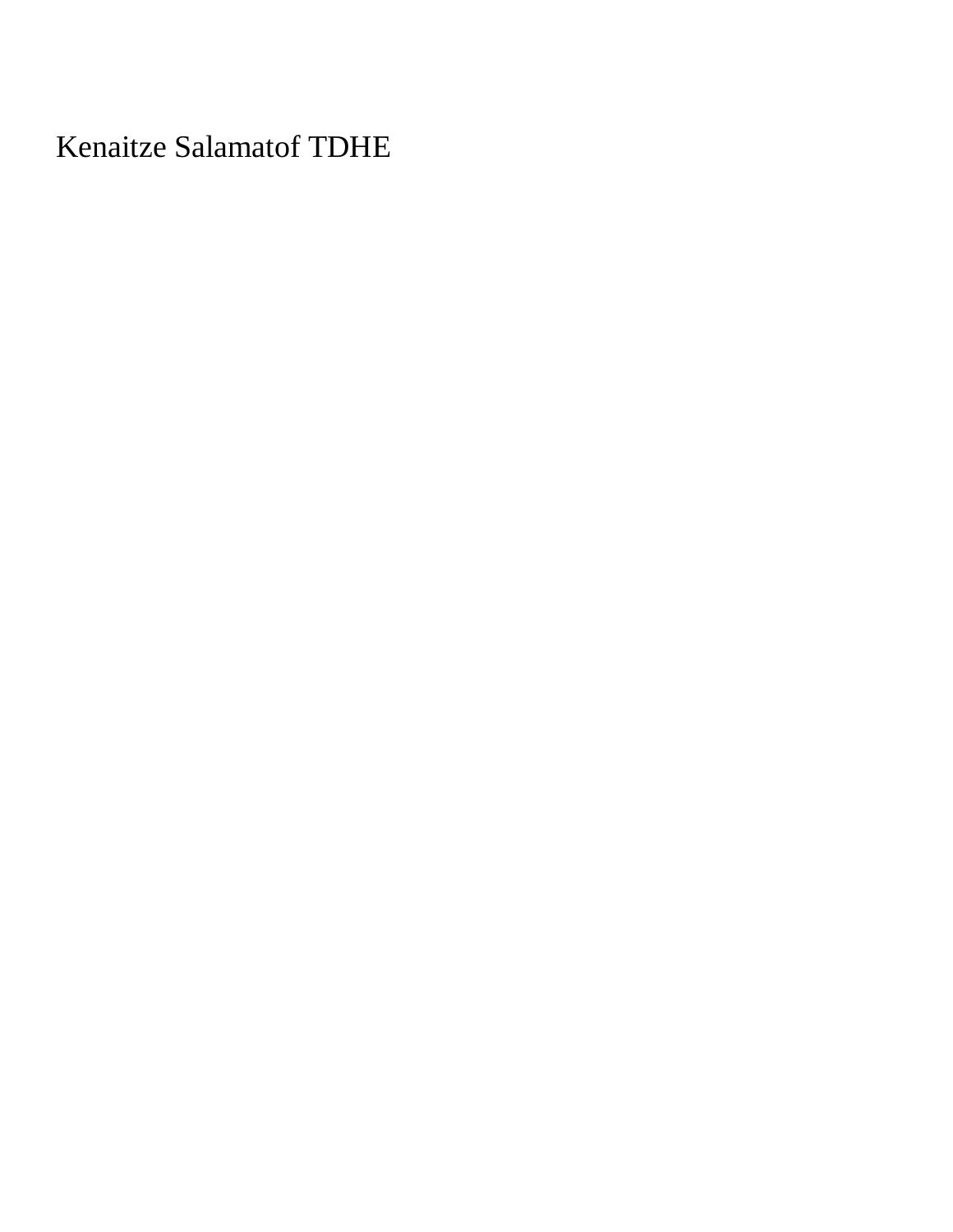Public reporting burden for the collection of information is estimated to average 30 minutes. This includes the time for collecting, reviewing, and reporting the data. The information will be used to allocate funds under the IHBG program. Response to this request for information is required in order to receive the benefits to be derived. This agency may not collect this information, and you are not required to complete this form unless it displays a currently valid OMB control number.

# **Indian Housing Block Grant Formula Data for the Kenaitze**

This document provides notice to the Tribe and/or Tribally designated housing entity (TDHE) of the data to be used in calculating its Indian Housing Block Grant (IHBG) program allocation for Fiscal Year (FY) 2023. It also provides an estimate of the Tribe's FY 2023 allocation.

Please carefully review your Tribe's data and report any changes and corrections to the IHBG Formula Customer Service Center as described below. All Tribes/TDHEs are responsible for reporting data changes and corrections. According to 24 CFR 1000.315(b), the Formula Response Form (FRF) is the only mechanism that a recipient shall use to report changes to the number of Formula Current Assisted Stock (FCAS). In addition, Tribes/TDHEs should use the FRF to report changes and corrections to the following:

- Formula Area.
- Overlapping Formula Areas.
- Tribal Enrollment and Formula Area Population Cap.

#### **Submission Deadlines**

The submission must be postmarked or faxed by **August 1, 2022**, for consideration in the FY 2023 allocation. Please postmark or fax changes and corrections with appropriate supporting documentation to the IHBG Formula Customer Service Center by **August 1, 2022**, for inclusion in the FY 2023 allocation. Please note that while HUD requires requests for formula changes to be submitted by August 1<sup>st</sup>, HUD may consider subsequent requests from Tribes that have been directly affected by changes resulting from other Tribes' requests submitted prior to the August 1 deadline. Subsequent requests received in prior FYs may be carried into future FYs if processing of such requests is not finalized in the current FY. For questions regarding appropriate documentation, please contact the IHBG Formula Customer Service Center at the address listed below.

The results of any successful changes to Fair Market Rent (FMR), Total Development Cost (TDC), and the U.S. Census Bureau Population Estimates data should also be submitted by August 1, 2022. Details on the procedures to be followed if you wish to challenge these data elements are contained in the Appendices to the most recent published document "*Challenging U.S. Decennial Census Data: Guidelines for the Indian Housing Block Grant Formula.*" This document can be obtained from the IHBG Formula Customer Service Center or at: [https://portal.hud.gov/hudportal/HUD?src=/](https://portal.hud.gov/hudportal/HUD?src=/program_offices/public_indian_housing/ih/codetalk/onap/ihbgformula) 

[program\\_offices/public\\_indian\\_housing/ih/codetalk/onap/ihbgformula.](https://portal.hud.gov/hudportal/HUD?src=/program_offices/public_indian_housing/ih/codetalk/onap/ihbgformula)

The FRF also includes other data elements used to calculate the Needs component of the Formula. Tribes/TDHEs wishing to challenge these data elements should review the **Needs section** of this form. Each year, Tribes/TDHEs are reminded that March 30 is the deadline for the next FY's Census challenge. The Needs data in this document will include previously approved Census challenges, if still eligible for use in the FY 2023 allocation, as well as available Census data. If applicable, check the Needs section to verify that successful challenges have been incorporated. Needs data for FY 2024 is included in Attachment A

Previous editions are obsolete Page 1 of 32 Form HUD-4117 (7/19)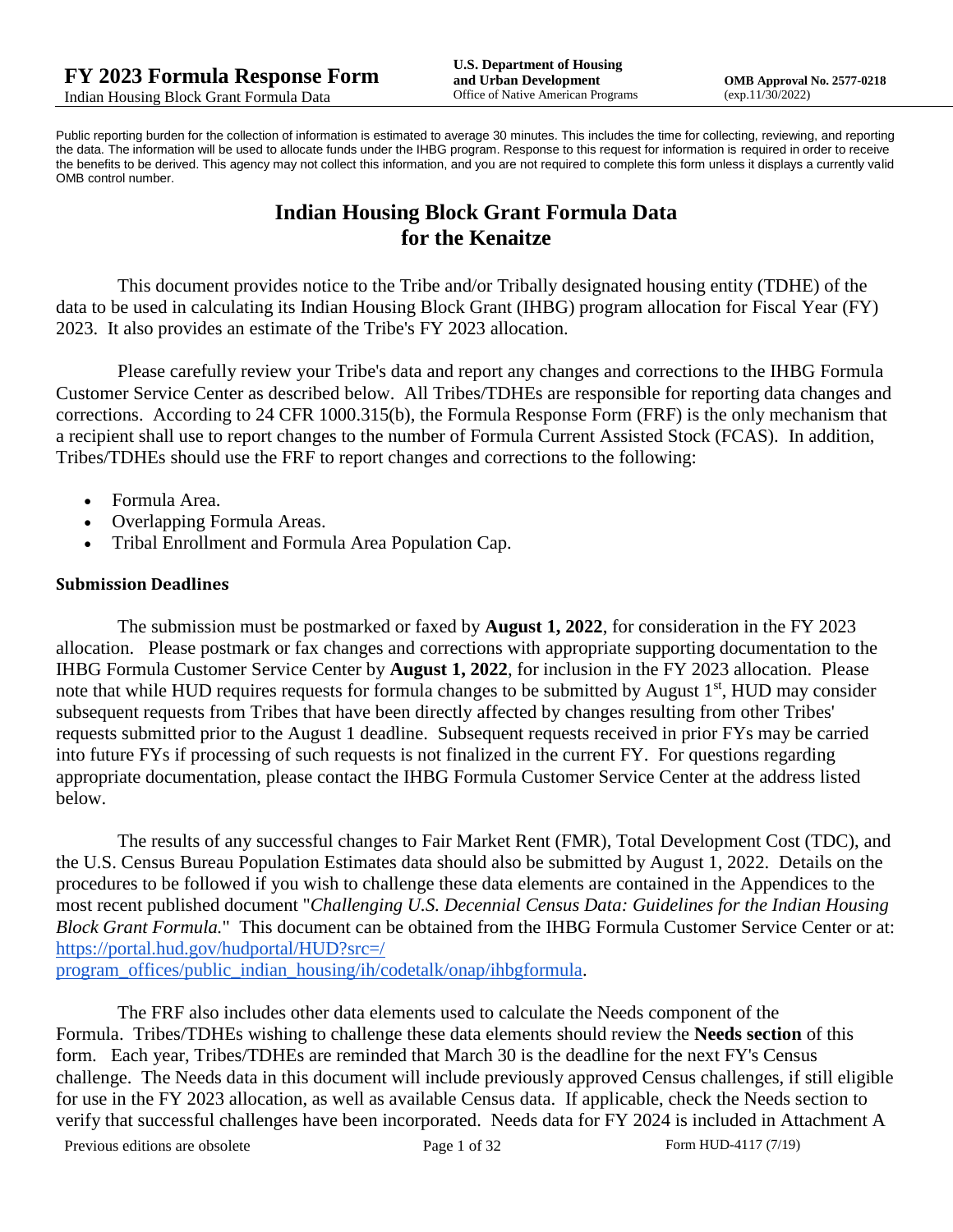of this form. Should you wish to initiate a challenge to your Needs data for FY 2024, please consult the guide, "*Challenging U.S. Decennial Census Data: Guidelines for the Indian Housing Block Grant Formula.*" The guide outlines procedures for conducting a Census challenge.

### **Failure to Report**

Please note that pursuant to §1000.315 and §1000.319, recipients are responsible for verifying and reporting changes to their FCAS on the FRF to ensure that data used for the IHBG Formula are accurate. Reporting shall be completed in accordance with requirements in subpart D and the FRF. If a recipient receives an overpayment of funds because it failed to report such changes on the FRF in a timely manner, the recipient shall be required to repay the funds within five fiscal years. HUD shall subsequently distribute the funds to all Indian Tribes in accordance with the next IHBG Formula allocation. A recipient will not be provided back funding for any units that the recipient failed to report on the FRF in a timely manner. HUD shall have three years from the date a FRF is sent out to take action against any recipient that fails to correct or make appropriate changes on that FRF. Review of FCAS will be accomplished by HUD as a component of A-133 audits, routine monitoring, FCAS target monitoring or other reviews.

The deadline for responding with changes to the data on the FRF is August 1. Any changes reported after the August 1 deadline are not timely under §1000.315 and §1000.319. Accordingly, no back funding is authorized based on changes reported after August 1; nor will untimely reported units be included in the FY 2023 allocation.

#### **Appeals Process**

Tribes/TDHEs may appeal HUD decisions regarding data used in the IHBG formula and HUD formula determinations in accordance with §1000.336(d).

#### **Technical Assistance**

Should you have questions, please contact the IHBG Formula Customer Service Center at:

2614 Chapel Lake Drive Gambrills, MD 21054 Phone: 800-410-8808 Fax: 202-393-6411 E-mail: IHBGformula@firstpic.org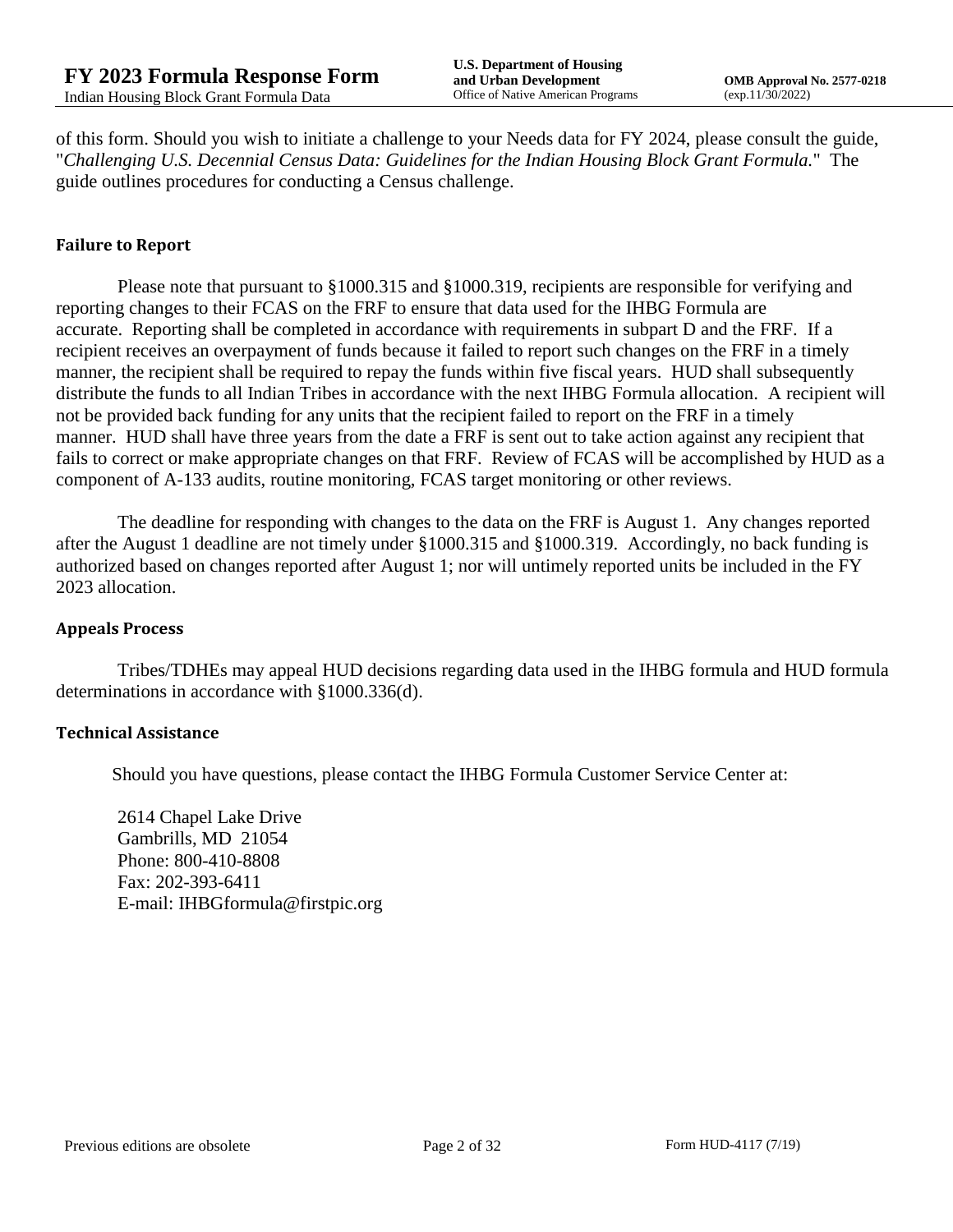# **Kenaitze Formula Current Assisted Stock Homeownership and Rental**

HUD records show your Tribe/TDHE having the following Formula Current Assisted Stock (FCAS) funded by 1937 Housing Act programs. Please compare the project numbers, number of units, type of units, and Date of Full Availability (DOFA) with your records. Then postmark or fax any changes and corrections, including updated information, to the IHBG Formula Customer Service Center by **August 1, 2022**, for inclusion in the FY 2023 allocation. **Please note:** If a unit becomes ineligible as FCAS between the date in which you report and September 30, HUD will need to recover the over-funding that the recipient received for that unit unless the recipient submits an additional Appendix A1 before September 30 that indicates the unit's eligibility status.

The unit counts reported below include:

- Low Rent, Mutual Help and Turnkey III units funded under 1937 Housing Act (i.e., units that were subject to an Annual Contributions Contract (ACC)).
- Units converted prior to October 1, 1997, as the type of unit to which it was converted.
- Units converted on or after October 1, 1997, as the type of unit funded on the latest ACC.

The unit counts reported below <u>do not</u> include:

- Units built with NAHASDA, HOME, or ICDBG funds.
- Units built with BIA, State, or tribal funds.
- Units built over the number specified in the original ACC for Projects with DOFA after October 1, 1997.
- Units not used as housing dwelling units, including units used for non-dwelling purposes and unoccupied units not being made available for occupancy.
- Units previously reported as having been conveyed, conveyance eligible (paid-off but not conveyed), or demolished.

A unit that is conveyance eligible will be removed from HUD's FCAS data when it becomes eligible for conveyance. If a legal impediment prevented the conveyance, the Tribe/TDHE needs to make reasonable efforts to overcome the legal impediment as required in §1000.318(b). When the unit is conveyed, it is up to the Tribe/TDHE to report to the IHBG Formula Customer Service Center when the unit is conveyed or when the 2-year time period is up, and to provide all necessary documentation for HUD to re-evaluate the unit to see if it remained eligible as FCAS beyond the conveyance eligibility date. If the Tribe/TDHE has demonstrated it made reasonable efforts to convey in the face of a legal impediment as required by §1000.318(b), then HUD will revise the FCAS data for the preceding years and calculate the appropriate adjustment pursuant to the formula at §1000.319. No homeownership unit will be considered FCAS 24 months after the date the unit became conveyance eligible, unless the Tribe, TDHE, or IHA provides evidence from a third party, such as a court or state or federal government agency, documenting that a legal impediment continues to prevent conveyance, and assuming that the Tribe made reasonable efforts to overcome any existing legal impediments during the preceding 24 months in accordance with §1000.318(b).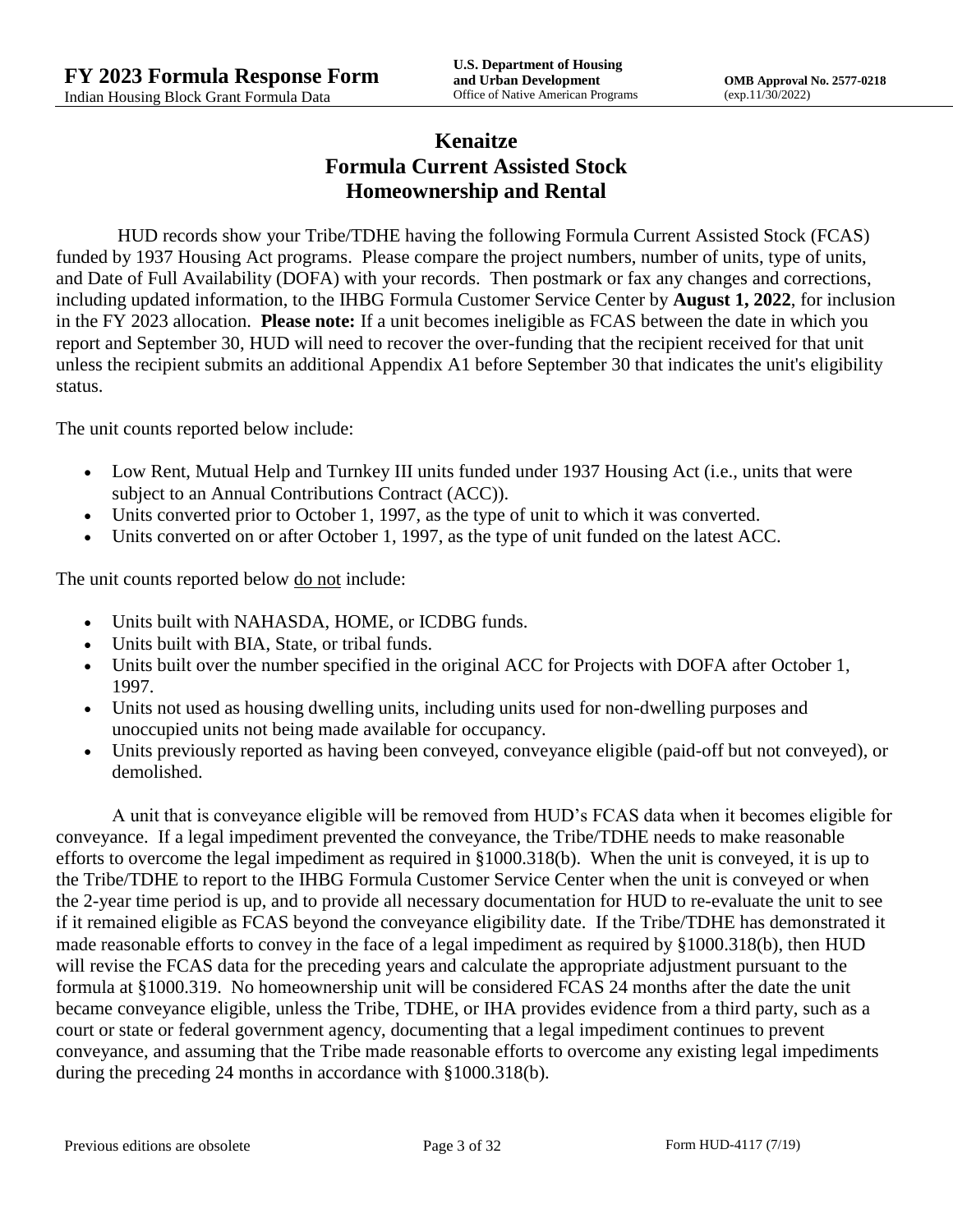Please note changes and corrections to the unit counts on the table below and also complete and submit appropriate forms as follows:

- Use **Appendix A1** to report units that are conveyance eligible or conveyed.
- Use **Appendix A2** to report changes due to DOFA of FCAS units.
- Use **Appendix A3** to report changes due to conversion of FCAS units.
- Use **Appendix A4** to report demolished and rebuilt FCAS units.
- Use **Appendix A5** to report all other FCAS changes.

**NOTE:** In accordance with Section 302(b)(1) of the *Native American Housing Assistance and Self-Determination Act (NAHASDA)*, 25 U.S.C. § 4152(b)(1), Mutual Help and Turnkey III units developed under the United States Housing Act of 1937 that are conveyed or eligible to be conveyed prior to October 1 of the calendar year immediately preceding the FY for which funds are provided cease to be eligible as FCAS beginning that FY unless the Tribe can demonstrate that the unit has not been conveyed for reasons beyond its control. By the terms of their Mutual Help and Occupancy Agreements (MHOA), such units are eligible for conveyance no later than 25 years from the inception of those agreements, which generally corresponds to the Date of Full Availability (DOFA). **Accordingly, all units in any project that reached its DOFA in FY 1997<sup>1</sup> , are presumptively no longer considered FCAS, and HUD is removing them from its FCAS data for the Tribe in the table below as indicated with a (\*).** If your Tribe believes that any of these units are still eligible for FCAS, please identify the project and unit number and provide the necessary information in accordance with the FRF as follows:

- 1. If the unit was converted to and is currently managed as a Low Rent (LR) unit, provide the information required in Appendix A3.
- 2. If there is a subsequent homebuyer, or the unit is still within the term of its lease-to-own agreement, please provide the information required in Appendix A5, including the date that the current agreement was signed and the termination date of the agreement.

Your Tribe has no Current Assisted Stock Projects

<sup>1</sup>All units in projects that reached DOFA prior to FY 1997 were previously removed from FCAS on an FRF for FY 2014 or later, and are only listed on the FRF if the Tribe/TDHE submitted unit level information documenting continued eligibility. Unit eligibility will be re-challenged every three years to assure appropriate treatment.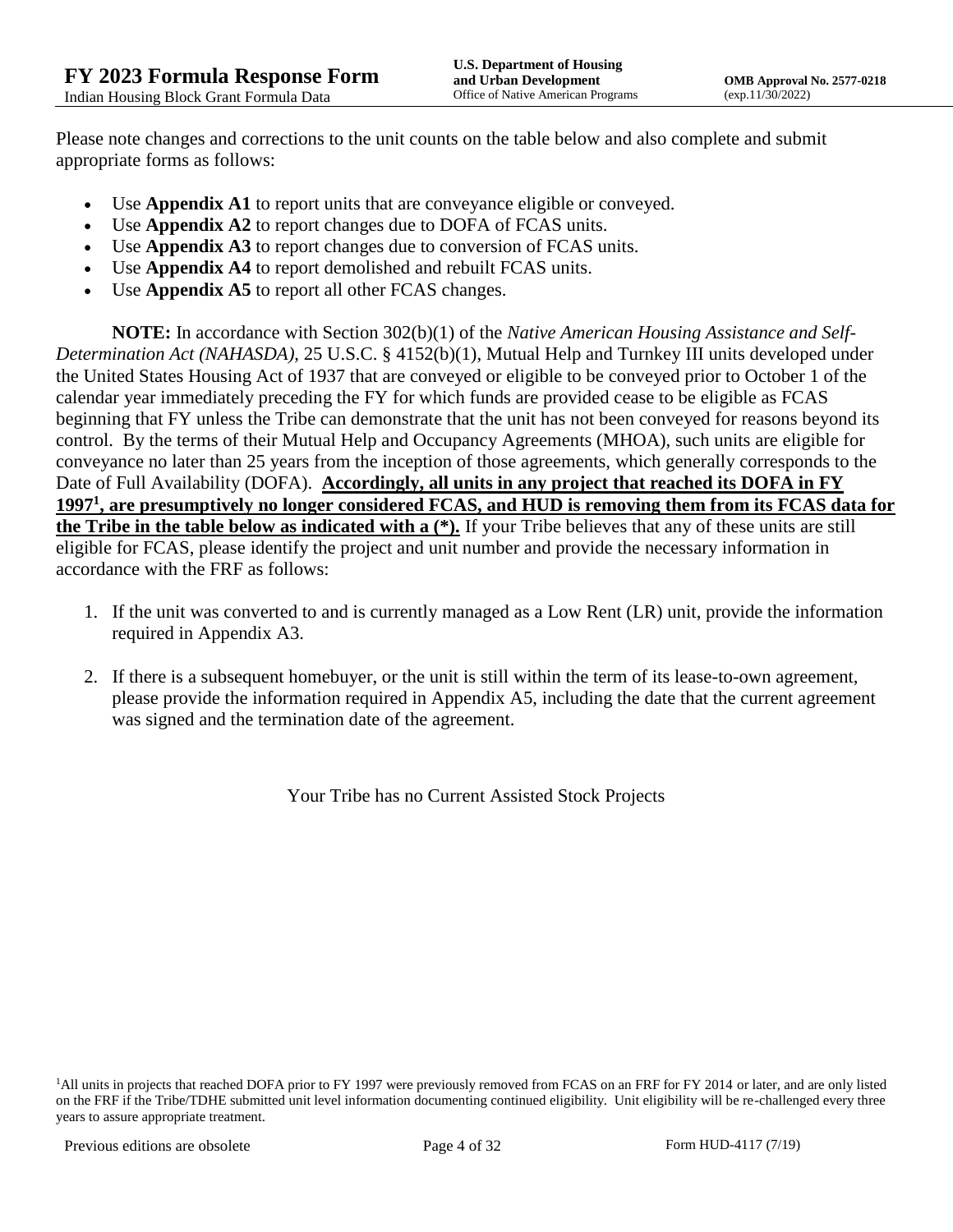# **Kenaitze Formula Current Assisted Stock Section 8**

Under the IHBG Formula, your Tribe's FCAS count includes the following Section 8 units:

### **Number of units: 0**

By regulation, Section 8 units are counted under the IHBG formula after their contracts expire only if the Tribe/TDHE continues to manage the assistance in a manner similar to the Section 8 program.

If you no longer provide or operate an equivalent number of Section 8, please make corrections to the total above and on the table below.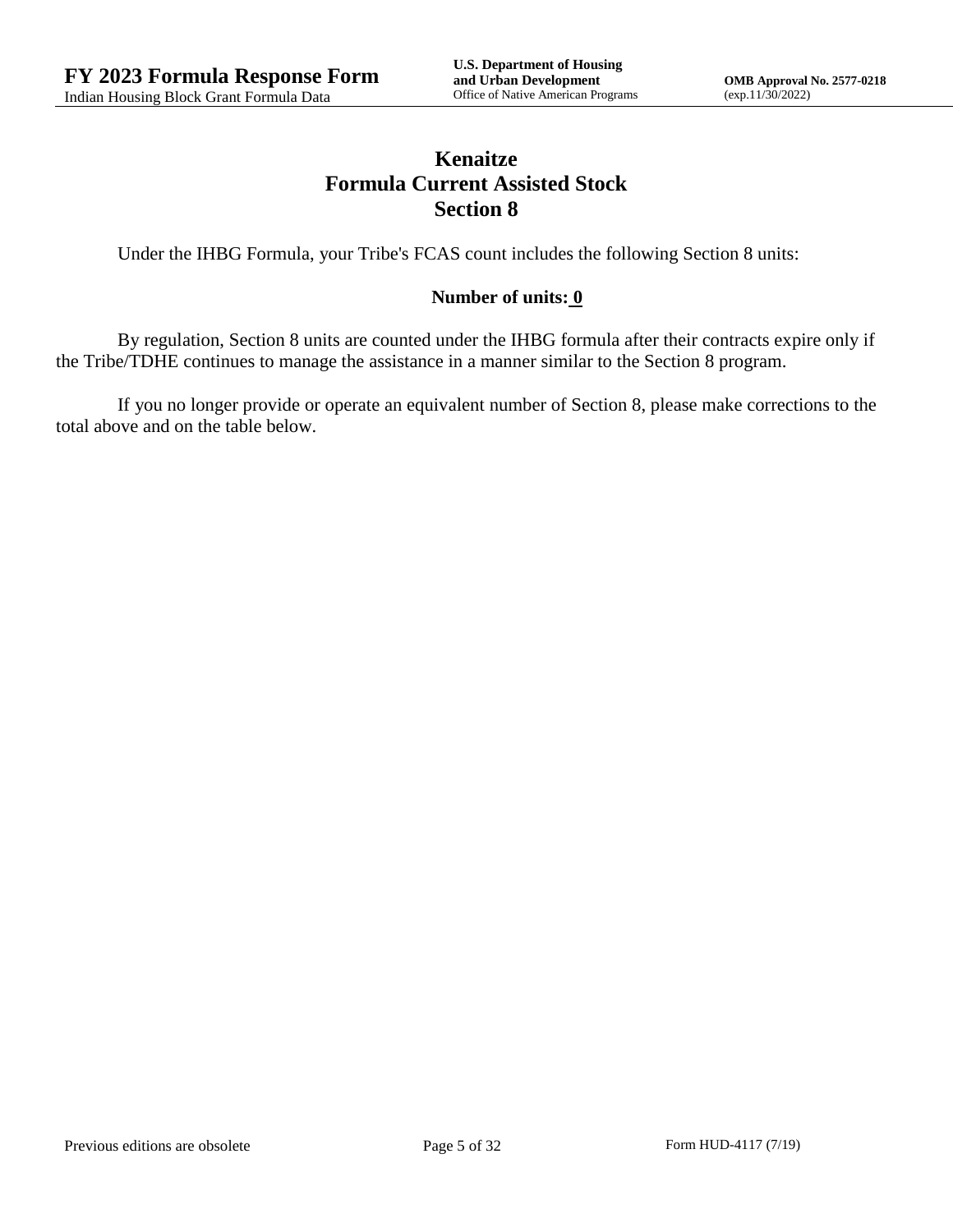**\$1,072 \$615,771**

## **Kenaitze**

## **Adjustment Factors**

#### **Inflation Rate Factor**

Inflation rate is adjusted annually and is a national figure used to adjust the amount of subsidy for FCAS.

#### **1.91%**

#### **Local Area Cost Adjustments**

Allowable Expense Level (AEL), Fair Market Rent (FMR), and Total Development Cost (TDC) are used to adjust the amount of subsidy for FCAS to reflect local conditions. TDC is also used to adjust the Needs component to reflect local costs.

Annual Expense Level (AEL):

Fair Market Rent (FMR):

Total Development Cost (TDC):

In accordance with §1000.336(a)(7)(b), AEL cannot be challenged. However instructions for challenging the FMR and TDC are provided in the document "*Challenging U.S. Decennial Census Data: Guidelines for the Indian Housing Block Grant Formula*" available through the IHBG Formula Customer Service Center. Tribes successfully challenging FMR and TDC data elements must submit the revised figures to the IHBG Formula Customer Service Center by August 1, 2022. Please note that while HUD requires requests for formula changes to be submitted by August 1<sup>st</sup>, HUD may consider subsequent requests from Tribes that have been directly affected by changes resulting from other Tribes' requests submitted prior to the August 1 deadline. Subsequent requests received in prior FYs may be carried into future FYs if processing of such requests is not finalized in the current FY.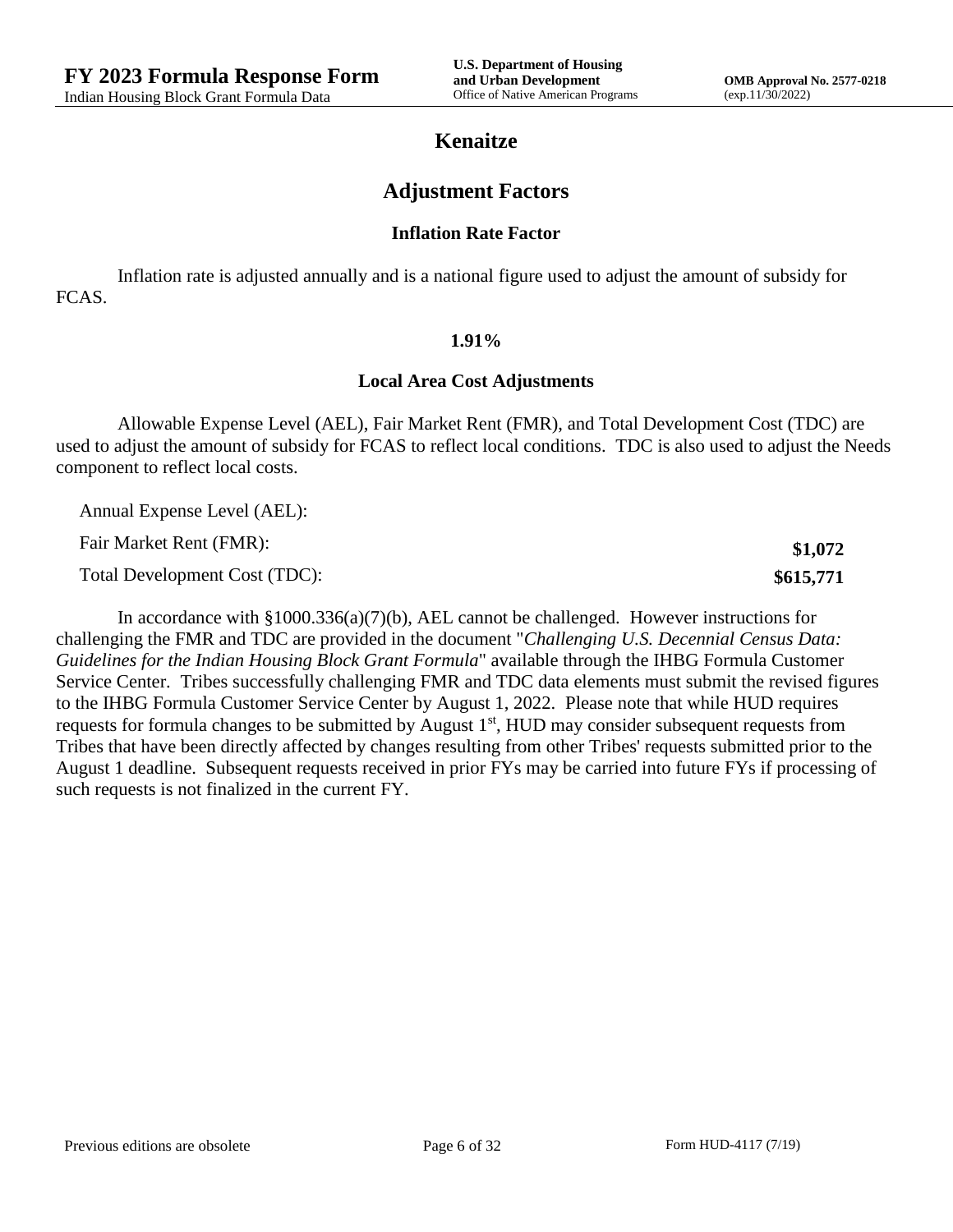# **Kenaitze Formula Area**

In accordance with §1000.302 Formula Area (1)…."Formula Areas are:"

- 1. Reservations for federally recognized Indian Tribes, as defined by the U.S. Census;
- 2. Trust lands;
- 3. Department of the Interior Near-Reservation Service Areas;
- 4. Former Indian Reservation Areas in Oklahoma Indian Areas, as defined by the U.S. Census as Oklahoma Tribal Statistical Areas (OTSAs);
- 5. Congressionally Mandated Service Areas;
- 6. State Tribal Areas as defined by the U.S. Census as State Designated American Indian Statistical Areas (SDAISAs);
- 7. Tribal Designated Statistical Areas (TDSAs);
- 8. California Tribal Jurisdictional Areas established or reestablished by Federal court judgment; and
- 9. Alaska formula areas described in §1000.302 Formula area (4).

Formula areas may include additional geographic units if the Tribe demonstrates that it is providing substantial housing services in accord with §1000.302 Formula area (2) & (3) and §1000.302 substantial housing services.

The geographic areas currently contained in your Formula Area are listed below.

| <b>Formula Area</b>                                | <b>Estimated Change in American Indian and Alaska</b><br><b>Native (AIAN) population since 2010 Census</b> |
|----------------------------------------------------|------------------------------------------------------------------------------------------------------------|
| Kenaitze ANVSA, AK-Kenai Peninsula Borough, Alaska | 13.67%                                                                                                     |

A "+" next to a geographic area listed above indicates that the area overlaps with other Tribe(s). For overlapping areas, be sure to review the information in the next section, "Overlapping Formula Areas." Balance of county refers to any land in a county outside reservations or trust lands.

If any of these areas do not meet the above criteria or are not covered under §1000.302 Formula area (2), please make changes and corrections in Appendices B1 and B2.

If you wish to request other geographic areas beyond those identified above to be added to your Tribe's Formula Area, please complete the Formula Area table in **Appendices B1 and/or B2.** HUD will review this submission based on §1000.302 Formula area (2) & (3) and §1000.302 substantial housing services and determine whether or not to include these areas. HUD will make its judgment using as its guide whether this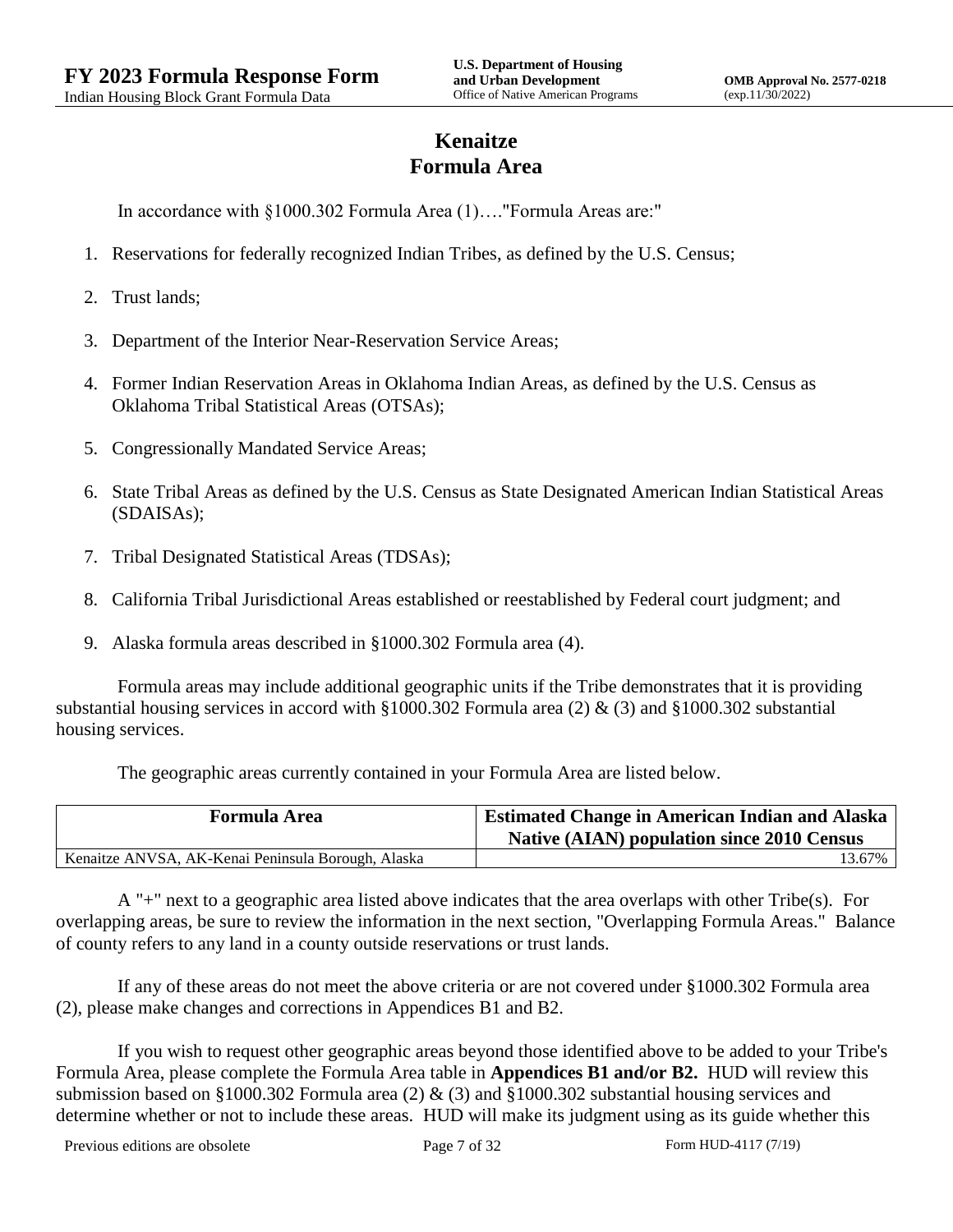addition is fair and equitable for all Tribes receiving a formula allocation. Please note that if Formula Area expansions are approved based on substantial housing services, Tribes must continue to provide investment levels consistent with the definition of substantial housing services in accordance with §1000.302 substantial housing services (2).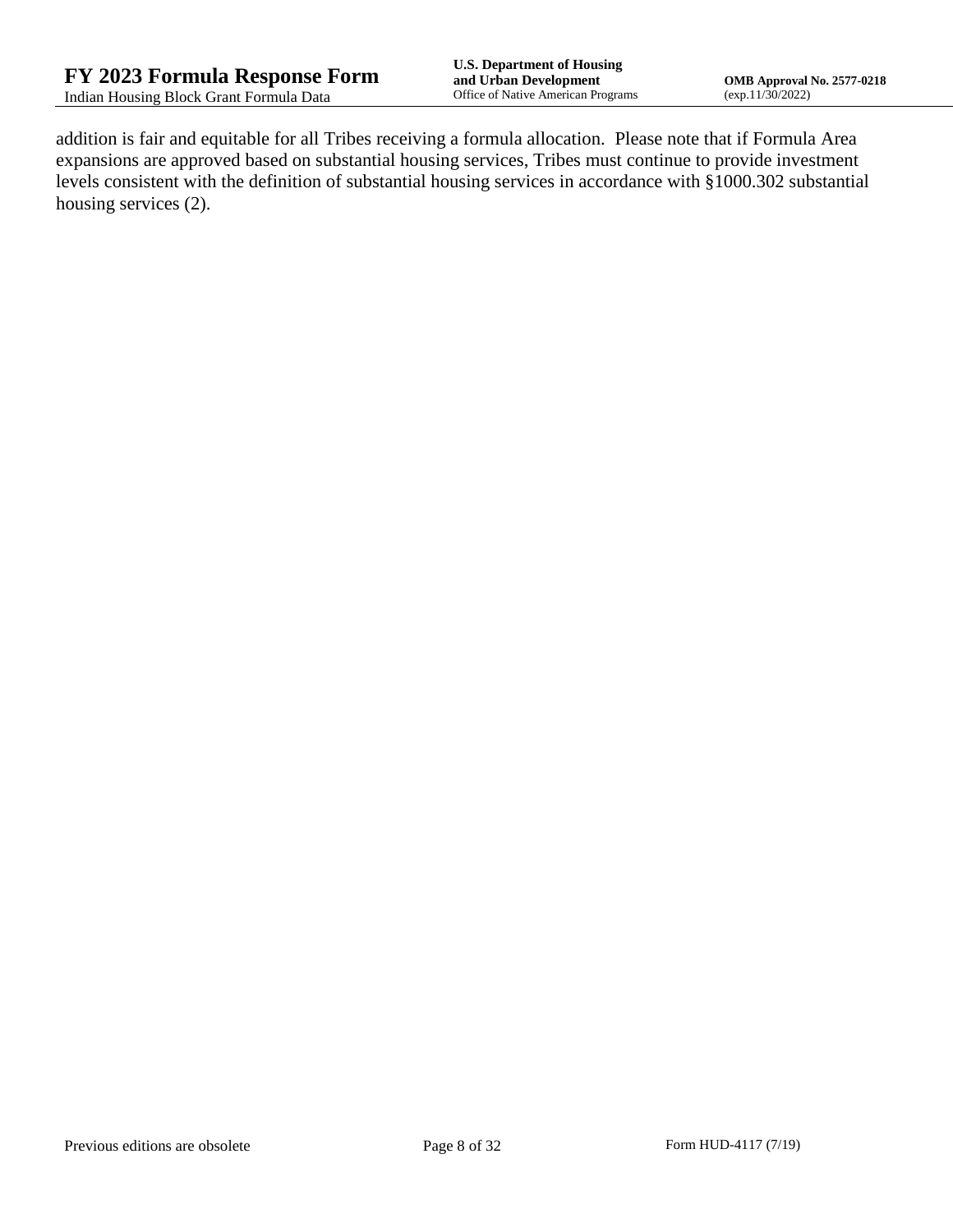# **Kenaitze Overlapping Formula Areas**

### **Only for Tribes with a "+" next to the geographic area (see previous section on Formula Area)**

In cases where Tribes are overlapped, Needs data (population and household) for the entire Formula Area of all Tribes involved in the overlap are shared. If your Formula Area is overlapped, you are likely receiving a share of the Needs data for areas beyond those listed as being part of your Tribe's Formula Area.

Currently, your Tribe is sharing Needs data as a result of overlapping Formula Areas with the following Tribes:

### **None**

HUD uses Bureau of Indian Affairs (BIA) estimates for Total Resident Service Area Indian Population (TRSAIP) to proportionately allocate Needs data to the affected Tribes.

### **The TRSAIP being used for your Tribe is: 3,512**

If you wish to correct your Tribe's TRSAIP, please contact your BIA Area Office. HUD will only accept written correspondence from the BIA to correct TRSAIP figures (see Appendix D to the document "*Challenging U.S. Decennial Census Data: Guidelines for the Indian Housing Block Grant Formula*" available through the IHBG Formula Customer Service Center).

HUD recognizes that Tribes may be able to provide better data for overlapping areas. Therefore, HUD is requesting that each Tribe provide its Tribal Enrollment within each of the geographic areas described in the preceding section as overlapping.

If all Tribes in an overlapping area submit corrected information to HUD, HUD will then use this information to divide the funds for the affected area. Otherwise, HUD will continue to use the BIA TRSAIP estimates to make the allocations. On the form in Appendix C, list the overlapping geographic area (indicated earlier under the Formula Area section by a "+" next to the geographic area) and your Tribe's enrollment in the area.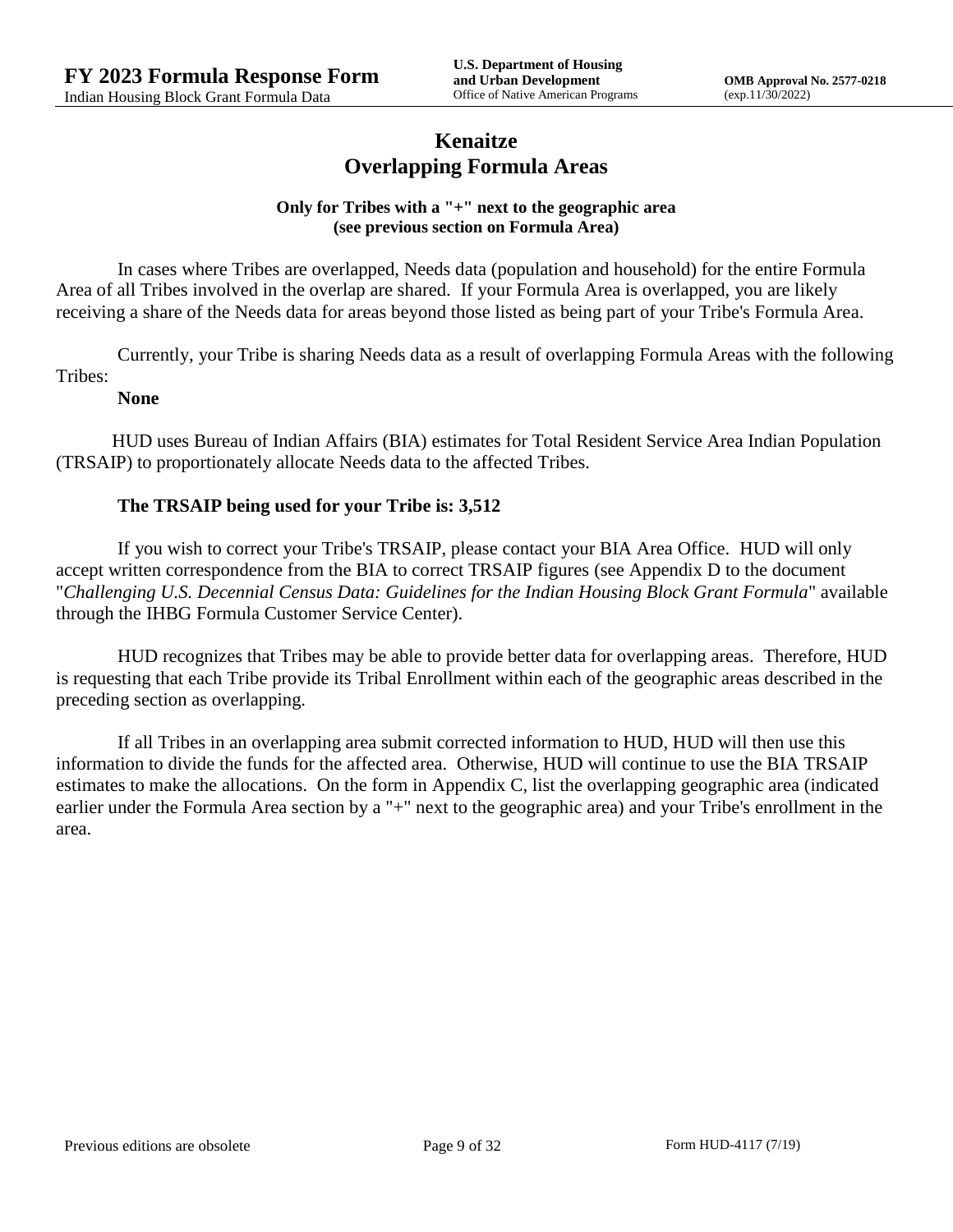## **Kenaitze Tribal Enrollment & Formula Area Population Cap**

In accordance with §1000.302 (5), Tribal Enrollment is used to cap AIAN persons in calculating Needs data. A cap is placed at twice Tribal Enrollment. If there is a "\*" next to "AIAN persons" in the Needs section, your Tribe's data have been "capped."

### **The enrollment being used for your Tribe (or Alaska Village or Corporation) is: 1,670**

If your Tribe's enrollment is different than what is listed above, please follow the instructions in Appendix D for correcting your Tribe's enrollment.

If a cap has been applied to your Tribe and you are providing housing services to more than twice as many AIAN members of other Tribes as members of your own Tribe, please follow the instructions in Appendix D for correcting your Tribe's Population Cap.

Please note that Formula Area Population Cap Adjustments must be submitted on an annual basis to the IHBG Formula Customer Service Center for approval. The requests must be postmarked or faxed by August 1 of this year.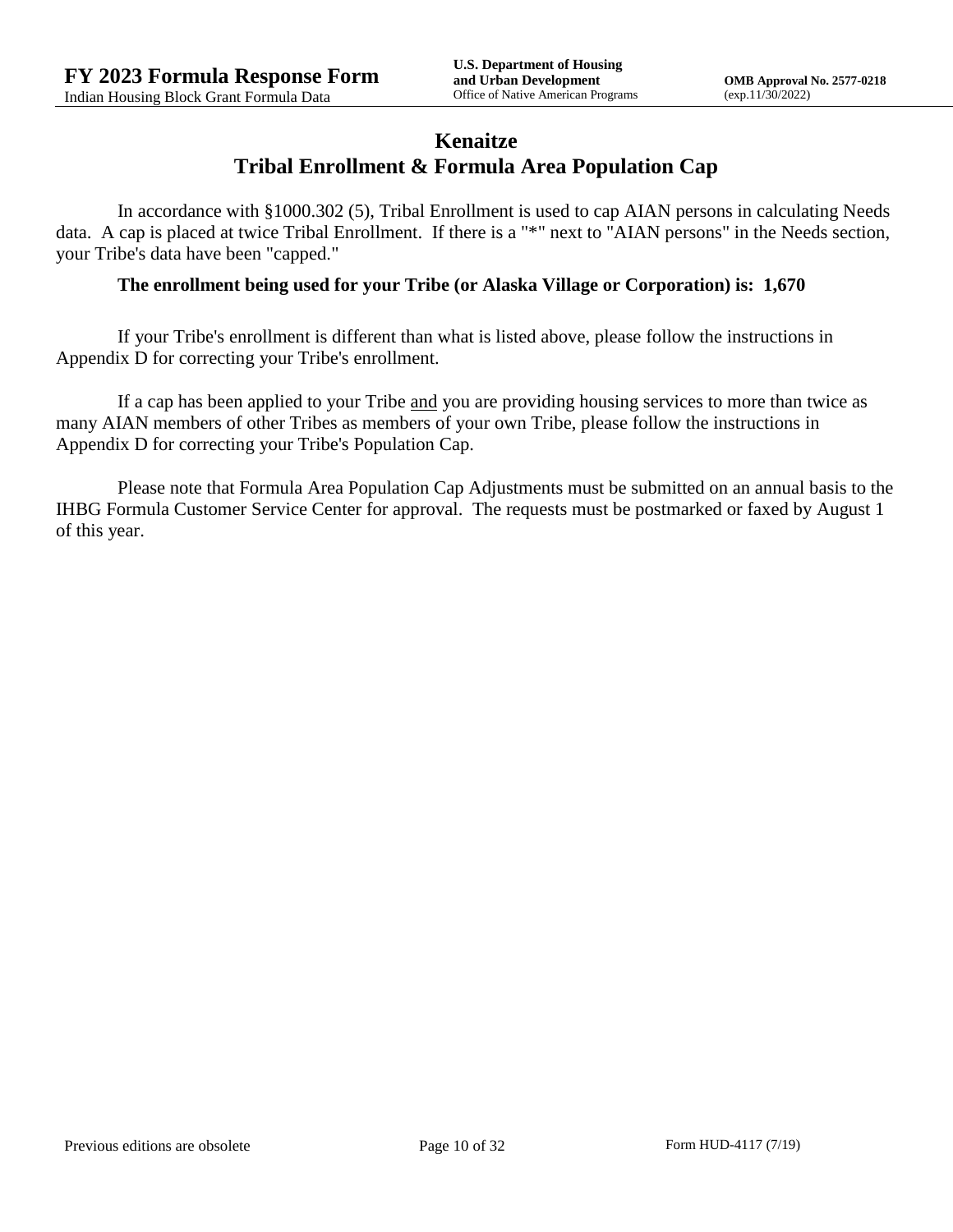# **Kenaitze Needs Data**

Listed below are the data currently being used to calculate the Needs component of your Tribe's allocation based on your Tribe's "Formula Area" (see Formula Area section of this document).

The data used are from a special tabulation. This tabulation:

- Counts individuals reported as AIAN. The AIAN person count variable comes from the Decennial Census and is aged using Census population estimates. For the FY 2010 Decennial Census, data for reservations, trust lands, and remote Alaska will receive an undercount adjustment of 4.88%. For all other Needs variables, in FY 2023 HUD will use the 5-year rolling average from 2014 to 2018 ACS data. The ACS data will be updated every year. Therefore, in FY 2024, the ACS data will be from 2015 to 2019. These data sources apply unless Tribes have approved Census Challenges in place. **No, your Tribe does not have an approved Census Challenge.**
- The FY 2023 estimate is calculated with the Needs component based on single race (AIAN alone) Census data and multi-race (AIAN alone and in combination with other race(s)) Census data. The amount of the allocation for each Indian Tribe was determined to be the greater of the two resulting allocation amounts.

The growth adjustment factor and the undercount adjustments used for your Formula Area are listed next to each Formula Area in the table listing your Tribe's Formula Area.

After adjusting for population growth and undercount, sharing of Needs data among Tribes in cases of overlapping Formula Areas and application of the Population Cap (see note below), your Tribe's Needs component is based on **single-race data**. The Needs data are:

| AIAN persons:                                                               | 2,275 |
|-----------------------------------------------------------------------------|-------|
| AIAN households with annual income less than 30% of median income:          | 170   |
| AIAN households with annual income between 30% and 50% of median income:    | 140   |
| AIAN households with annual income between 50% and 80% of median income:    | 190   |
| AIAN households which are overcrowded or without kitchen or plumbing:       | 120   |
| AIAN households with housing cost burden greater than 50% of annual income: | 160   |
| Housing Shortage (number of low-income AIAN households less total number    | 476   |
| of NAHASDA and Current Assisted Stock):                                     |       |

Note: If there is a "\*" next to "AIAN persons" above, the Tribe's data have been "capped." This occurs when the AIAN population in the Tribe's Formula Area is greater than twice its total Tribal Enrollment.

If you think these data do not reflect your Needs:

 Check to see if the Formula Area, as listed previously, is correct for your Tribe. If the Formula Area is not correct, submit that correction.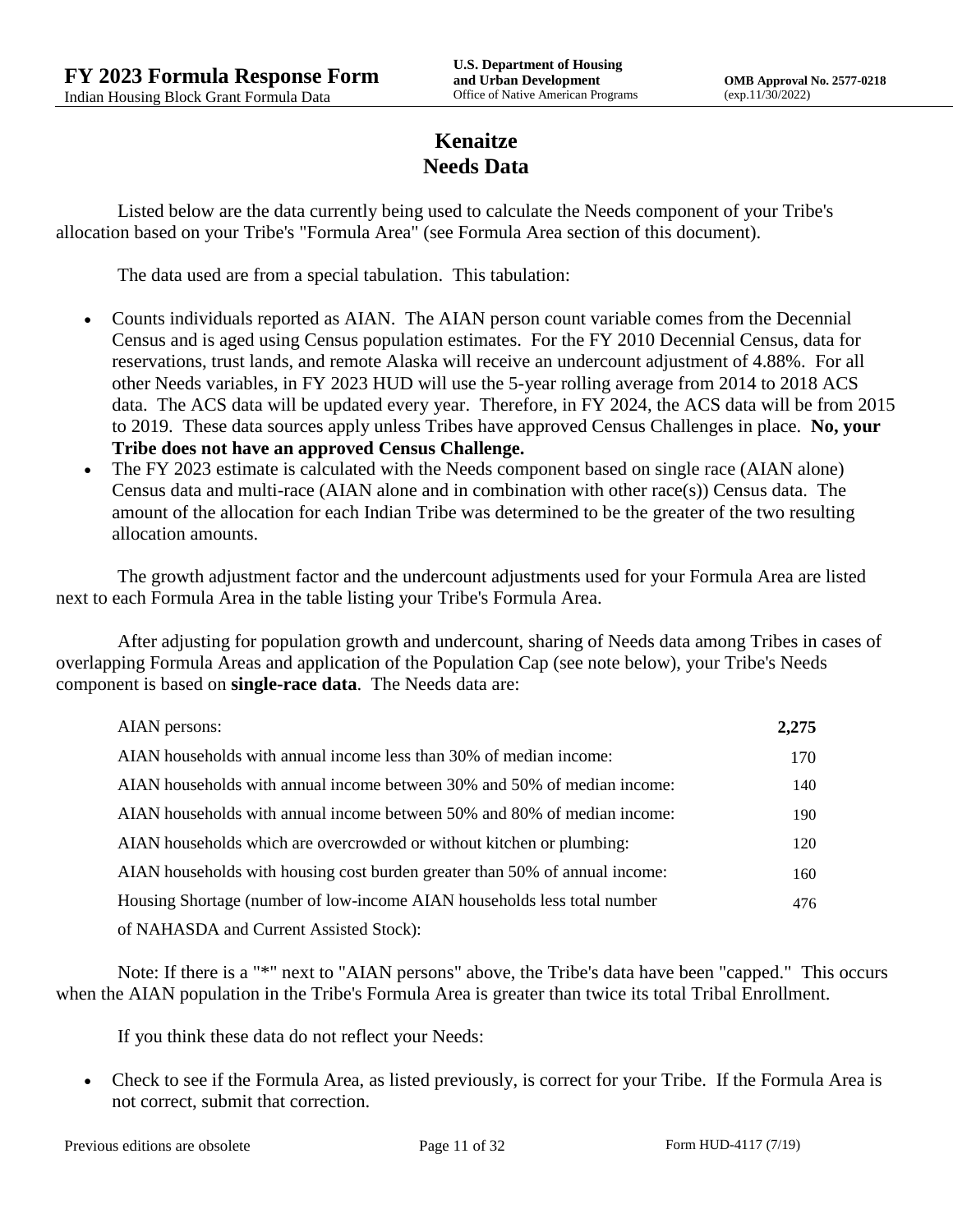- Check to see if the Formula Area for your Tribe overlaps that of another Tribe. If it does, you may wish to contact the IHBG Formula Customer Service Center to obtain detailed information on how the Needs data are being shared.
- If you still disagree, you may wish to submit a Census challenge. To determine if submitting a Census challenge would be appropriate for your Tribe, please review the *FY 2023 Needs Data* above and the FY *2024 Needs Data* on Attachment A for a full presentation on the Needs data available for your Tribe, 3and then read the document "*Challenging U.S. Decennial Census Data: Guidelines for the Indian Housing Block Grant Formula*" at: https://portal.hud.gov/hudportal/HUD?src=/program\_offices/ [public\\_indian\\_housing/ih/codetalk/onap/ihbgformula.](https://portal.hud.gov/hudportal/HUD?src=/program_offices/public_indian_housing/ih/codetalk/onap/ihbgformula)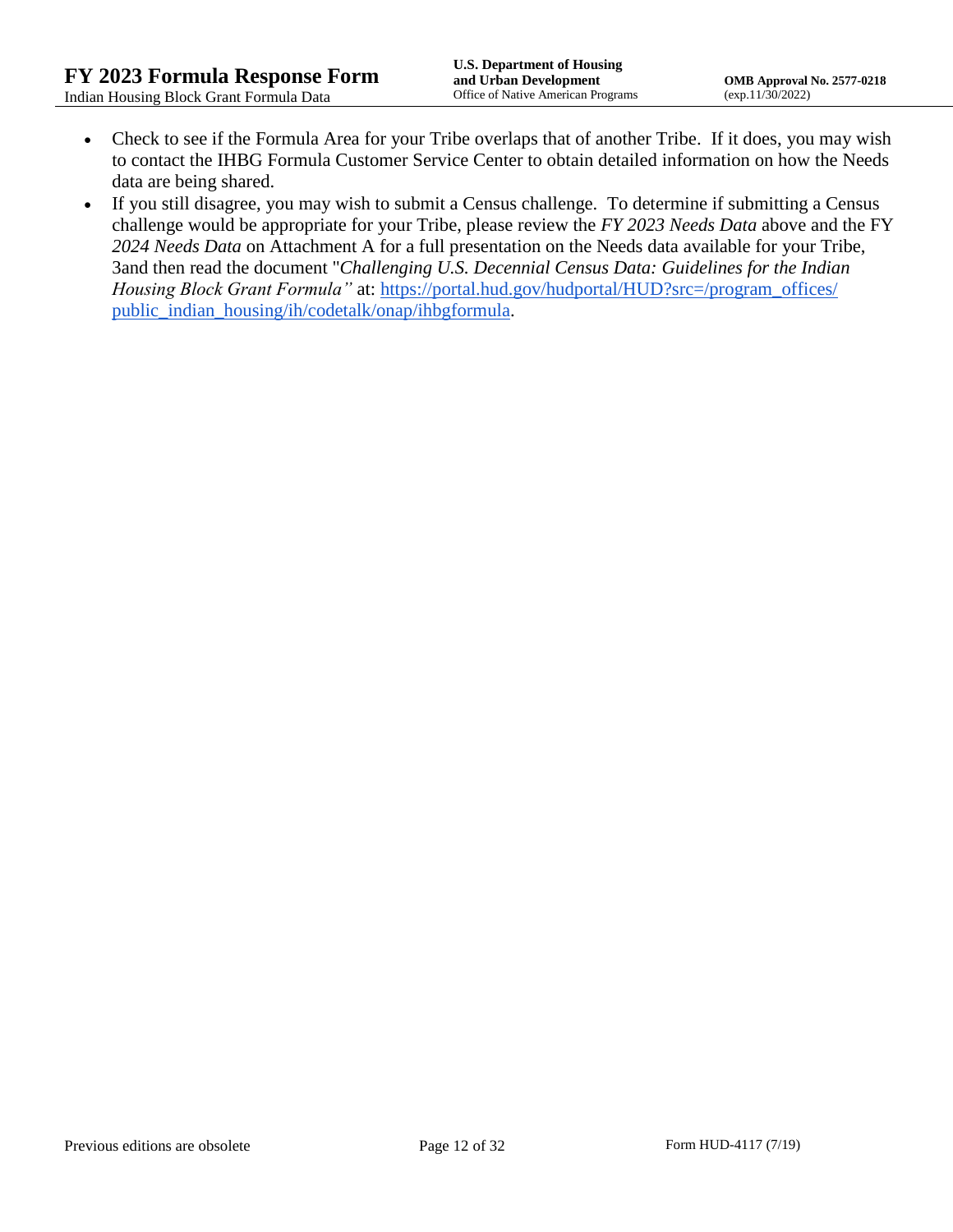## **Kenaitze Preliminary Allocation Amount**

#### *(Based on an estimated \$772,000,000 appropriation)*

This is only a preliminary estimate to be used for planning purposes based on an estimated \$772,000,000 appropriation for the IHBG program. It will change based on corrections to the data used for all Tribes (any change in one Tribe's data affects the allocation for all Tribes) and/or actual FY 2023 appropriations.

| FCAS Component <sup>2</sup> :                                                                               | \$0              |
|-------------------------------------------------------------------------------------------------------------|------------------|
| Needs Component <sup>3</sup> :                                                                              | \$1,370,999      |
| §1000.331 Phase Down Adjustments to<br>Moderate Impact of Introduction of New Data<br>Source <sup>4</sup> : | \$0              |
| §1000.340 (b) Adjustments to achieve FY<br>1996 Base Year Amount <sup>5</sup> :                             | $-$14,374$       |
| <b>Preliminary Current Year Allocation</b><br><b>Estimate:</b>                                              | \$1,356,625      |
| Adjustments for over- or under-funding in<br>prior years <sup>6</sup> :                                     | \$0              |
| <b>Initial Allocation Estimate:</b>                                                                         | \$1,356,625      |
| $§1000.342$ Undisbursed Funds Adjustment <sup>7</sup> :                                                     | To be Determined |
| §1000.329 Minimum Allocation Adjustment <sup>8</sup> :                                                      | To be Determined |
| <b>FY 2023 Final Allocation Estimate:</b>                                                                   | \$1,356,625      |

2 If an "M" appears following the FCAS component, it means that the modernization subsidy on which FCAS was based was calculated using the alternative definition in §1000.316(b)(2), which states that "for Indian Tribes with an Indian Housing Authority (IHA) that owned or operated fewer than 250 public housing units on October 1, 1997, the modernization allocation equals the amount of funds received under the assistance program authorized by Section 14 of the 1937 Act (not including funds provided as emergency assistance) for FYs 1992 through 1997." If an "A" appears, it means that your Tribe had an IHA that owned or operated fewer than 250 public housing units on October 1, 1997, but was entitled to a larger modernization amount using the original method of calculation (§1000.316(b)(1)) and your allocation was adjusted to take this into account, as called for in  $\S1000.340(a)$ . If no "M" or "A" appears, the modernization subsidy was calculated using the original method described in §1000.316(b)(1).

 $3$ The Needs component includes adjustments needed to achieve minimum funding as called for in §1000.328. The minimum allocation in any FY to an Indian Tribe under the Needs component of the IHBG Formula shall equal 0.007826% of the available appropriations for that FY after set asides. In this allocation, the minimum Needs allocation is \$60,417. To be eligible for the minimum allocation, an Indian Tribe must receive less than \$200,000 under the FCAS component of the IHBG Formula for the FY, and must demonstrate the presence of any households at or below 80 percent of median income.

4 In accordance with §1000.331, to minimize the impact of funding changes based on the introduction of a new data source, if, solely as a direct result of the introduction of a new data source, an Indian Tribe's allocation under the Needs component of the formula is less than 90 percent of the amount it received under the Needs component in the immediate previous FY, the Indian Tribe's Needs allocation shall be adjusted to 90% of the previous year's Needs allocation.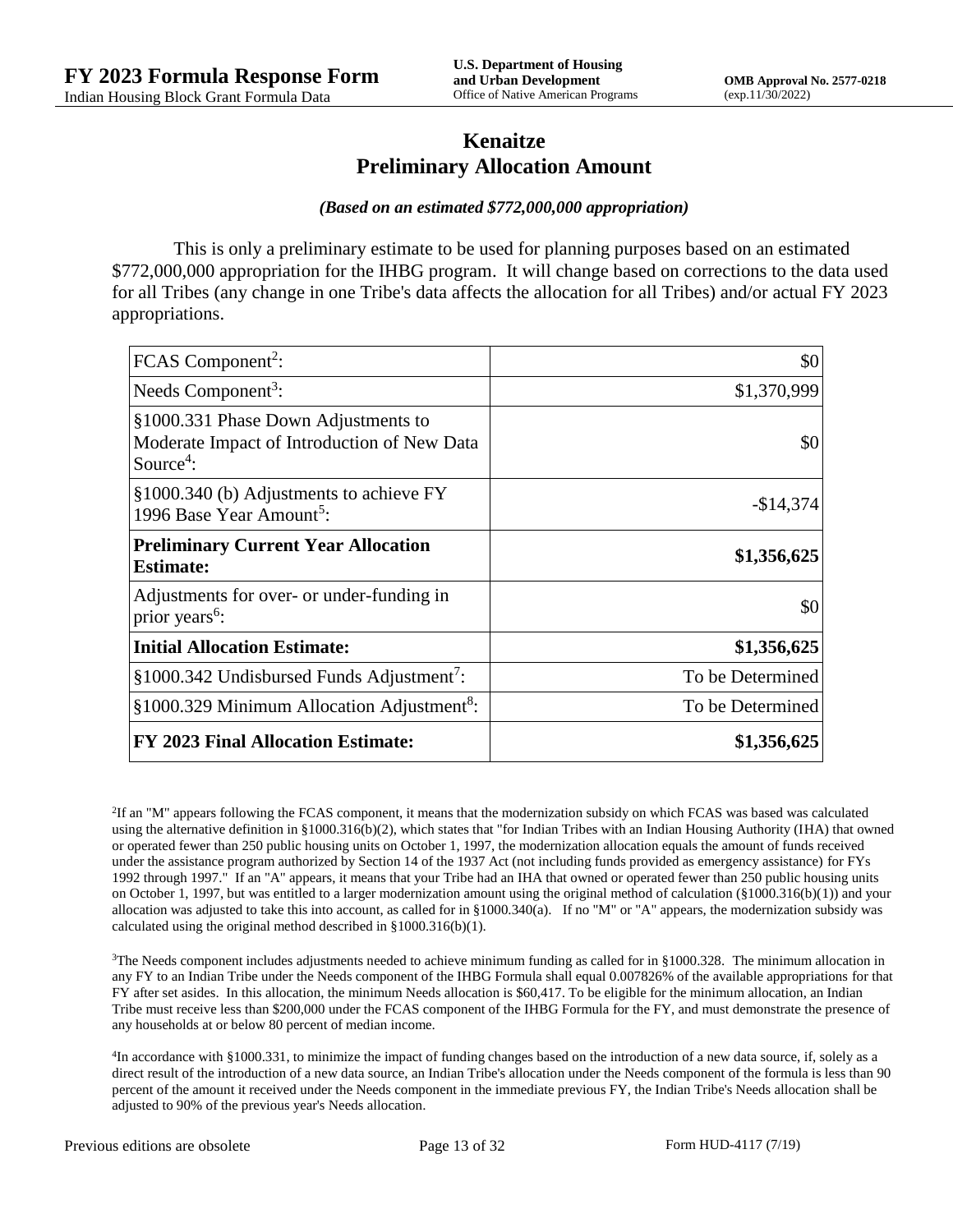<sup>5</sup> According to §1000.340, if a Tribe is allocated less funding under the formula than an IHA received on its behalf in FY 1996 for operating subsidy and modernization, its allocation is increased to the amount received in FY 1996 for operating subsidy and modernization.

<sup>6</sup> Adjustments refer to corrections made to prior year formula allocations. Most are repayment agreements with HUD, usually for overfunding received by the Tribe in prior years due to late reporting of paid-off and conveyed FCAS. Funds recovered through repayments are reallocated among all Tribes in the following FY through the formula. Adjustments are also occasionally made as a result of HUD errors in entering Tribes' information or in calculating formula allocations.

 $^7$  In accordance with §1000.342, Tribes with an initial allocation amount of \$5 million or greater may be subject to a reduction depending on the amount they have in HUD's Line of Credit Control System (LOCCS) on the first day of FY 2023. The amount of the reduction would be redistributed among other Tribes in proportion to their Needs calculation.

<sup>8</sup> In accordance with §1000.329, if carryover funds are available in any given year, HUD will hold the lesser amount of \$3 million or available carryover funds for additional allocations to Tribes with allocations less than 0.011547 percent of that year's appropriation. If the set-aside carryover funds are insufficient to fund all eligible Tribes at 0.011547 percent of that year's appropriations, the minimum total allocation shall be reduced to an amount which can be fully funded with carryover funds.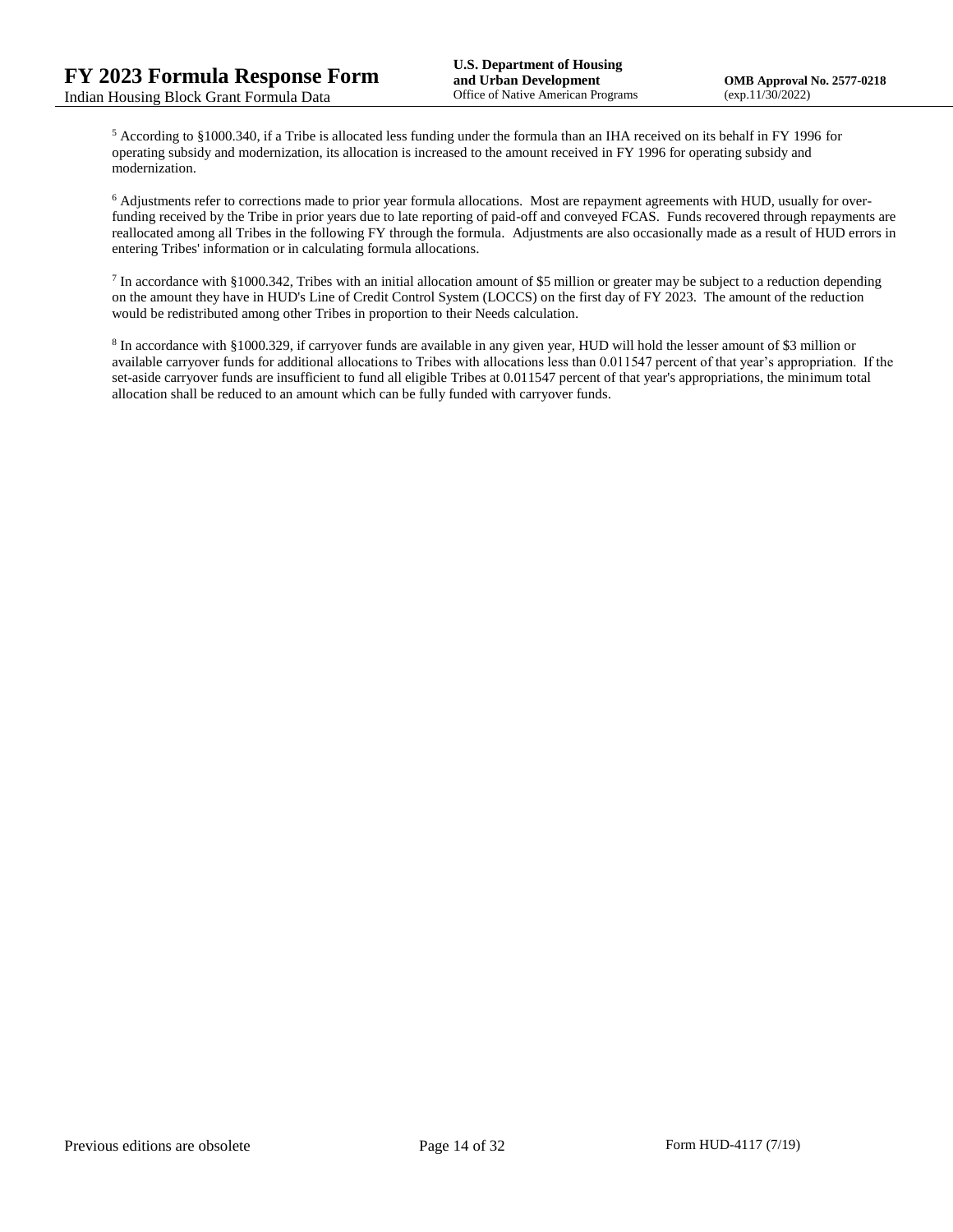# **Attachment A: FY 2024 Indian Housing Block Grant (IHBG) Needs Data**

The Needs data which will be used to estimate your Fiscal Year (FY) 2024 Indian Housing Block Grant (IHBG) formula allocation are shown below:

| <b>Need Variable</b>   | <b>Adjusted 2010 Decennial</b>                                     |            | <b>Tribe Submitted</b>                     |            |
|------------------------|--------------------------------------------------------------------|------------|--------------------------------------------|------------|
|                        | <b>Census and 2015 to 2019</b><br><b>American Community Survey</b> |            | <b>Census Challenge</b><br>(if applicable) |            |
|                        | Single Race                                                        | Multi Race | <b>Single Race</b>                         | Multi Race |
| American Indian and    | 2,275                                                              | 3,849      |                                            |            |
| Alaska Native (AIAN)   |                                                                    |            |                                            |            |
| $persons*$             |                                                                    |            |                                            |            |
| <b>AIAN</b> households | 215                                                                | 300        |                                            |            |
| with annual income     |                                                                    |            |                                            |            |
| less than 30% of       |                                                                    |            |                                            |            |
| median income          |                                                                    |            |                                            |            |
| <b>AIAN</b> households | 120                                                                | 160        |                                            |            |
| with annual income     |                                                                    |            |                                            |            |
| between 30% and        |                                                                    |            |                                            |            |
| 50% of median          |                                                                    |            |                                            |            |
| income                 |                                                                    |            |                                            |            |
| <b>AIAN</b> households | 210                                                                | 250        |                                            |            |
| with annual income     |                                                                    |            |                                            |            |
| between 50% and        |                                                                    |            |                                            |            |
| 80% of median          |                                                                    |            |                                            |            |
| income                 |                                                                    |            |                                            |            |
| <b>AIAN</b> households | 135                                                                | 195        |                                            |            |
| which are              |                                                                    |            |                                            |            |
| overcrowded or         |                                                                    |            |                                            |            |
| without kitchen or     |                                                                    |            |                                            |            |
| plumbing               |                                                                    |            |                                            |            |
| <b>AIAN</b> households | 180                                                                | 250        |                                            |            |
| with housing cost      |                                                                    |            |                                            |            |
| burden greater than    |                                                                    |            |                                            |            |
| 50% of annual income   |                                                                    |            |                                            |            |

\* The Decennial Census AIAN population data is adjusted for undercounts on reservation/trust lands and for remote Alaska. It is also adjusted for population change through FY 2019 based on the most recent Census county-level population projections. The count shown is the same as was used in FY 2022, since any further update is dependent on the introduction of the 2020 Decennial Census.

**Note:** The Housing Shortage Needs variable is not shown because it is based on the sum of lowincome households less the total number of Current Assisted Stock (CAS), and CAS is not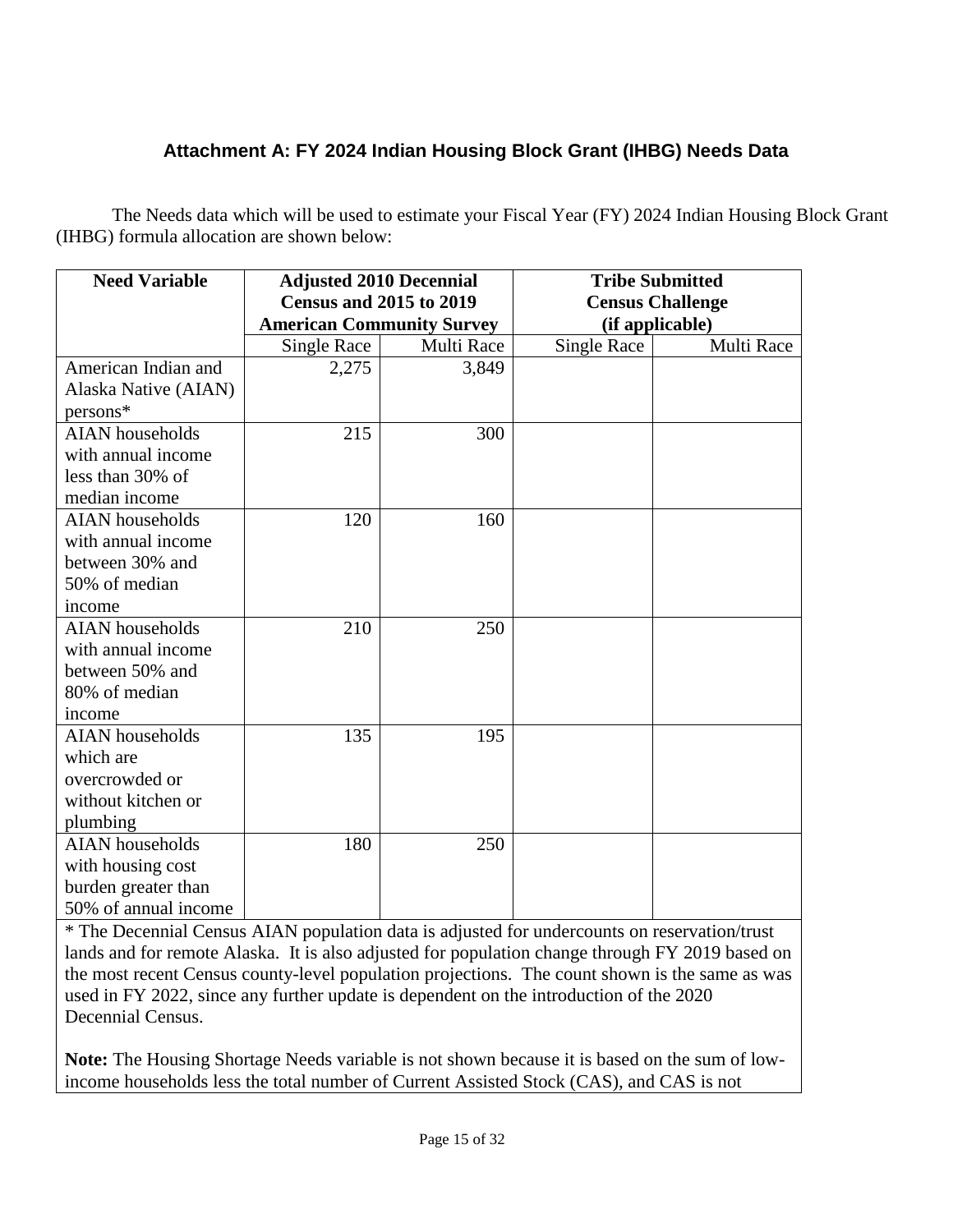provided on this document for review. However, it will be provided on your Tribe's FY 2024 Formula Response Form.

All of the data above reflects the total Needs for your Formula Area prior to the application of the population cap. Therefore, these figures may be much higher than the amounts shown on your Tribe's Formula Response Form. If you share Formula Area with other Tribes, the data shown are your share of the Needs data in your combined overlapping Formula Areas.

If you have an approved Census challenge it will be shown in the table above, and that data will be used unless the Tribe specifically requests a return to the standard Census data set prior to March 30, 2023. If you believe you have an approved Census challenge but it is not shown in the table above, please contact the IHBG Formula Customer Service Center.

If you think these data do not reflect the Tribe's need:

- 1. Check to see if the Formula Area, as listed on your FY 2023 Formula Response Form, is correct for your Tribe. If the Formula Area is not correct, you may submit that correction no later than the August 1, 2022, the deadline for the FY 2023 allocation, or August 1, 2023, the deadline for the FY 2024 allocation.
- 2. Check to see if the Formula Area for your Tribe overlaps that of another Tribe. If it does, you may wish to contact the IHBG Formula Customer Service Center to obtain detailed information on how the Needs data are being shared.
- 3. If you still disagree, you may wish to submit a Census challenge no later than March 30, 2023 for the FY 2024 IHBG allocation. If so, please review the guidelines in "Challenging U.S. Census Data: Guidelines for the Indian Housing Block Grant Formula." [https://portal.hud.gov/hudportal/HUD?src=/program\\_offices/public\\_indian\\_housing/ih/codetalk/onap/ih](https://portal.hud.gov/hudportal/HUD?src=/program_offices/public_indian_housing/ih/codetalk/onap/ihbgformula) [bgformula.](https://portal.hud.gov/hudportal/HUD?src=/program_offices/public_indian_housing/ih/codetalk/onap/ihbgformula)

Should you have questions, please contact the IHBG Formula Customer Service Center at:

2614 Chapel Lake Drive Gambrills, MD 21054 Phone: 800-410-8808 Fax: 202-393-6411 E-mail: IHBGformula@firstpic.org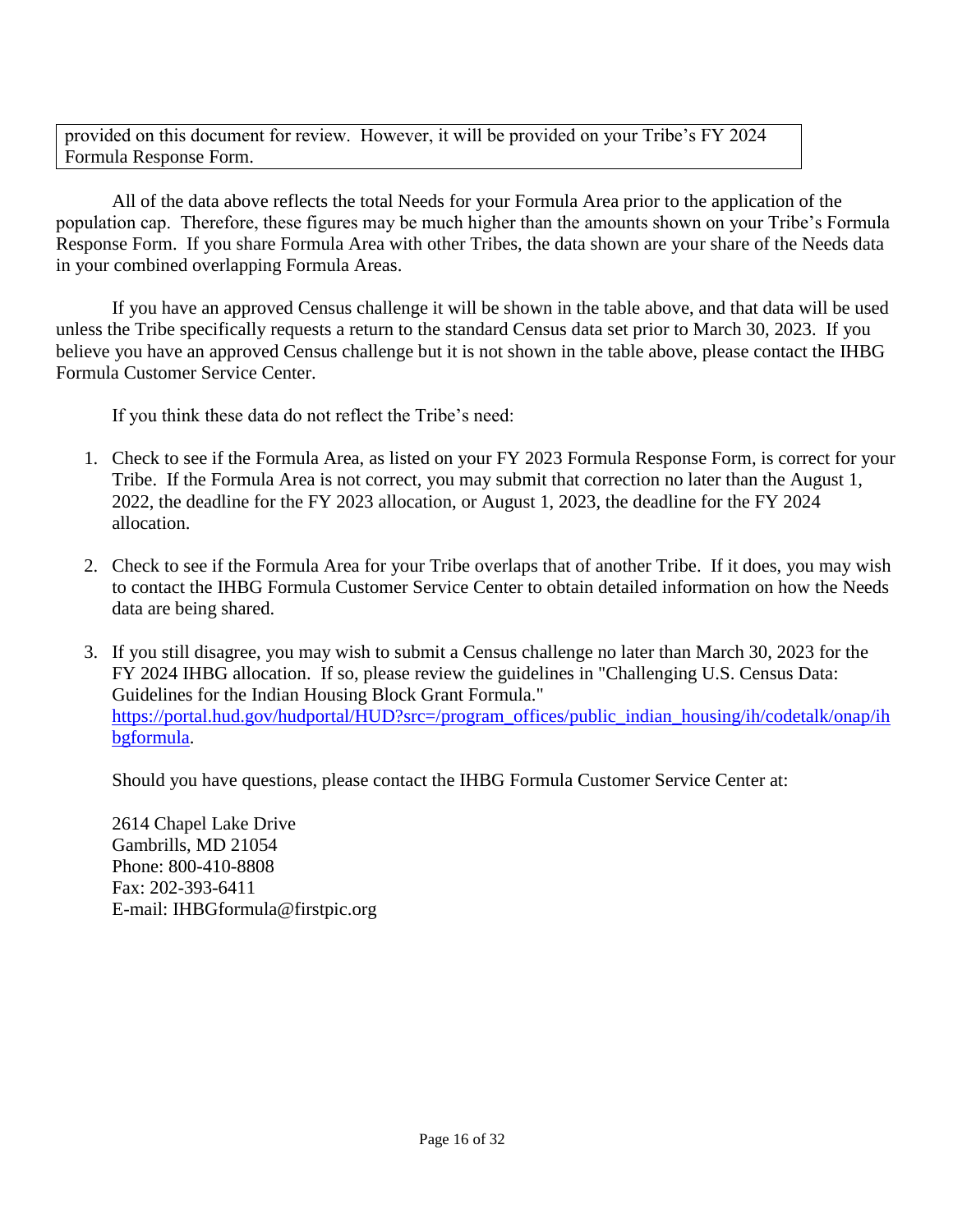Public reporting burden for the collection of information is estimated to average 30 minutes. This includes the time for collecting, reviewing, and reporting the data. The information will be used to allocate funds under the IHBG program. Response to this request for information is required in order to receive the benefits to be derived. This agency may not collect this information, and you are not required to complete this form unless it displays a currently valid OMB control number.

# **Indian Housing Block Grant Formula Data for the Salamatoff**

This document provides notice to the Tribe and/or Tribally designated housing entity (TDHE) of the data to be used in calculating its Indian Housing Block Grant (IHBG) program allocation for Fiscal Year (FY) 2023. It also provides an estimate of the Tribe's FY 2023 allocation.

Please carefully review your Tribe's data and report any changes and corrections to the IHBG Formula Customer Service Center as described below. All Tribes/TDHEs are responsible for reporting data changes and corrections. According to 24 CFR 1000.315(b), the Formula Response Form (FRF) is the only mechanism that a recipient shall use to report changes to the number of Formula Current Assisted Stock (FCAS). In addition, Tribes/TDHEs should use the FRF to report changes and corrections to the following:

- Formula Area.
- Overlapping Formula Areas.
- Tribal Enrollment and Formula Area Population Cap.

### **Submission Deadlines**

The submission must be postmarked or faxed by **August 1, 2022**, for consideration in the FY 2023 allocation. Please postmark or fax changes and corrections with appropriate supporting documentation to the IHBG Formula Customer Service Center by **August 1, 2022**, for inclusion in the FY 2023 allocation. Please note that while HUD requires requests for formula changes to be submitted by August 1<sup>st</sup>, HUD may consider subsequent requests from Tribes that have been directly affected by changes resulting from other Tribes' requests submitted prior to the August 1 deadline. Subsequent requests received in prior FYs may be carried into future FYs if processing of such requests is not finalized in the current FY. For questions regarding appropriate documentation, please contact the IHBG Formula Customer Service Center at the address listed below.

The results of any successful changes to Fair Market Rent (FMR), Total Development Cost (TDC), and the U.S. Census Bureau Population Estimates data should also be submitted by August 1, 2022. Details on the procedures to be followed if you wish to challenge these data elements are contained in the Appendices to the most recent published document "*Challenging U.S. Decennial Census Data: Guidelines for the Indian Housing Block Grant Formula.*" This document can be obtained from the IHBG Formula Customer Service Center or at: [https://portal.hud.gov/hudportal/HUD?src=/](https://portal.hud.gov/hudportal/HUD?src=/program_offices/public_indian_housing/ih/codetalk/onap/ihbgformula) 

[program\\_offices/public\\_indian\\_housing/ih/codetalk/onap/ihbgformula.](https://portal.hud.gov/hudportal/HUD?src=/program_offices/public_indian_housing/ih/codetalk/onap/ihbgformula)

Previous editions are obsolete Page 17 of 32 Form HUD-4117 (7/19) The FRF also includes other data elements used to calculate the Needs component of the Formula. Tribes/TDHEs wishing to challenge these data elements should review the **Needs section** of this form. Each year, Tribes/TDHEs are reminded that March 30 is the deadline for the next FY's Census challenge. The Needs data in this document will include previously approved Census challenges, if still eligible for use in the FY 2023 allocation, as well as available Census data. If applicable, check the Needs section to verify that successful challenges have been incorporated. Needs data for FY 2024 is included in Attachment A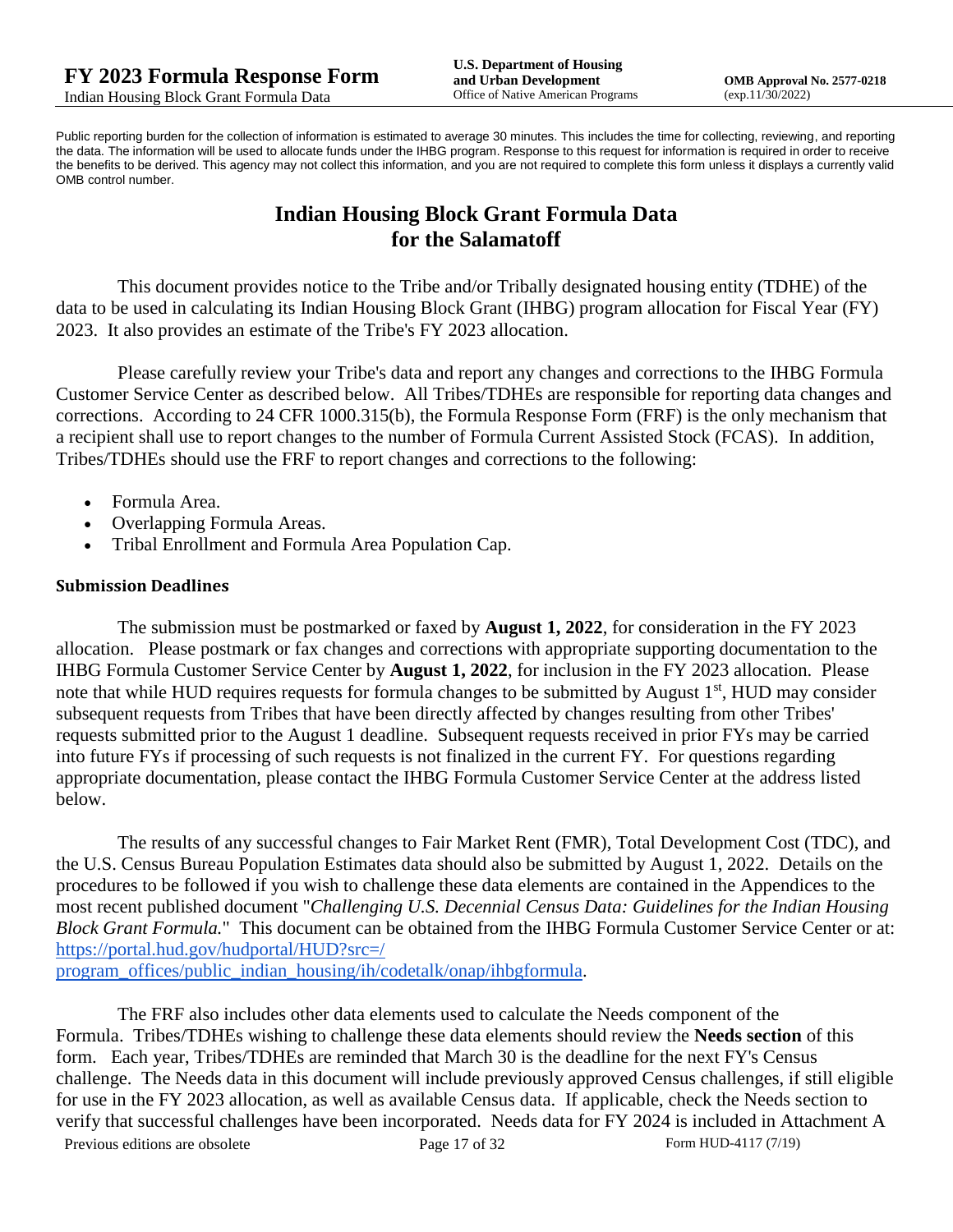of this form. Should you wish to initiate a challenge to your Needs data for FY 2024, please consult the guide, "*Challenging U.S. Decennial Census Data: Guidelines for the Indian Housing Block Grant Formula.*" The guide outlines procedures for conducting a Census challenge.

#### **Failure to Report**

Please note that pursuant to §1000.315 and §1000.319, recipients are responsible for verifying and reporting changes to their FCAS on the FRF to ensure that data used for the IHBG Formula are accurate. Reporting shall be completed in accordance with requirements in subpart D and the FRF. If a recipient receives an overpayment of funds because it failed to report such changes on the FRF in a timely manner, the recipient shall be required to repay the funds within five fiscal years. HUD shall subsequently distribute the funds to all Indian Tribes in accordance with the next IHBG Formula allocation. A recipient will not be provided back funding for any units that the recipient failed to report on the FRF in a timely manner. HUD shall have three years from the date a FRF is sent out to take action against any recipient that fails to correct or make appropriate changes on that FRF. Review of FCAS will be accomplished by HUD as a component of A-133 audits, routine monitoring, FCAS target monitoring or other reviews.

The deadline for responding with changes to the data on the FRF is August 1. Any changes reported after the August 1 deadline are not timely under §1000.315 and §1000.319. Accordingly, no back funding is authorized based on changes reported after August 1; nor will untimely reported units be included in the FY 2023 allocation.

#### **Appeals Process**

Tribes/TDHEs may appeal HUD decisions regarding data used in the IHBG formula and HUD formula determinations in accordance with §1000.336(d).

#### **Technical Assistance**

Should you have questions, please contact the IHBG Formula Customer Service Center at:

2614 Chapel Lake Drive Gambrills, MD 21054 Phone: 800-410-8808 Fax: 202-393-6411 E-mail: IHBGformula@firstpic.org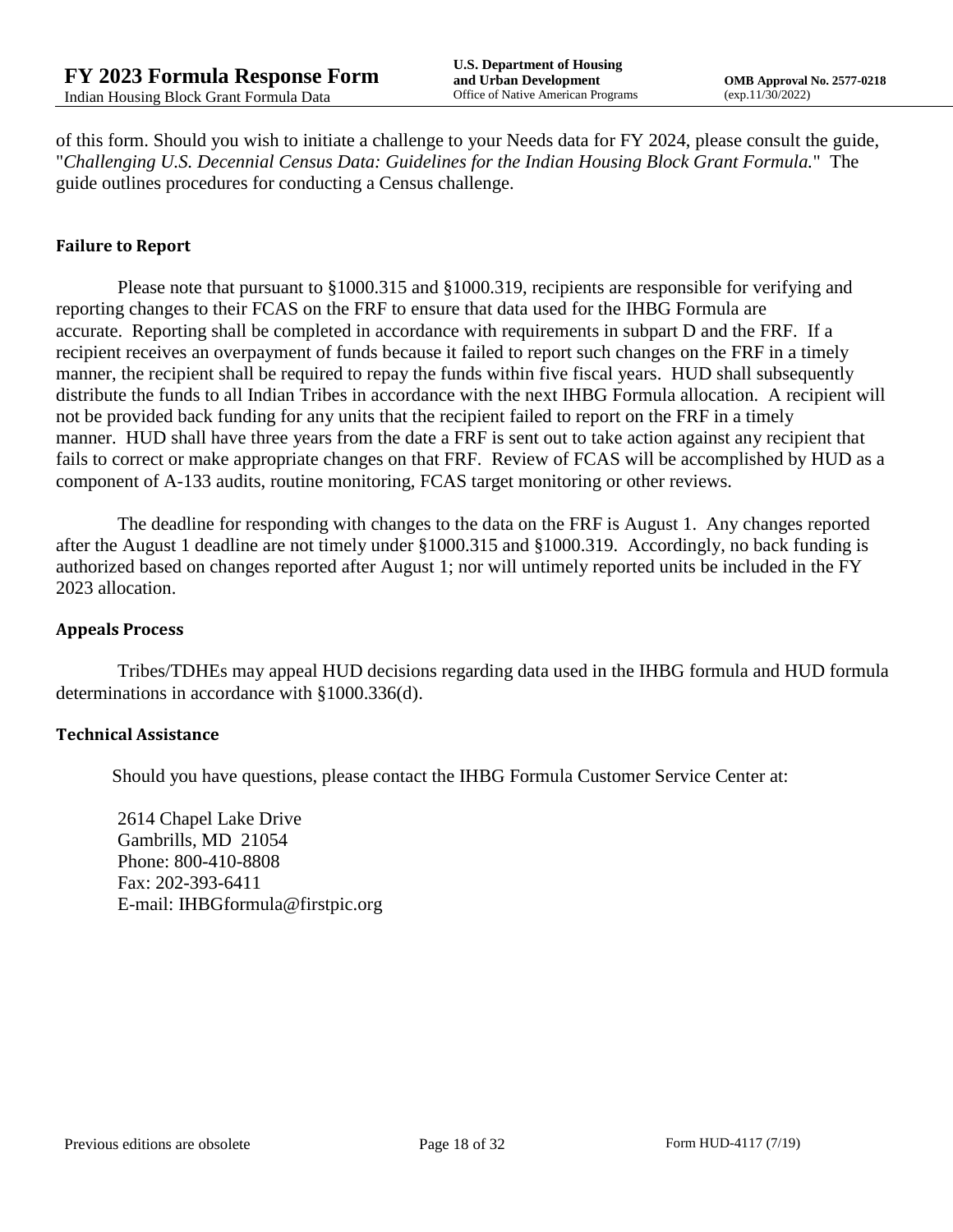# **Salamatoff Formula Current Assisted Stock Homeownership and Rental**

HUD records show your Tribe/TDHE having the following Formula Current Assisted Stock (FCAS) funded by 1937 Housing Act programs. Please compare the project numbers, number of units, type of units, and Date of Full Availability (DOFA) with your records. Then postmark or fax any changes and corrections, including updated information, to the IHBG Formula Customer Service Center by **August 1, 2022**, for inclusion in the FY 2023 allocation. **Please note:** If a unit becomes ineligible as FCAS between the date in which you report and September 30, HUD will need to recover the over-funding that the recipient received for that unit unless the recipient submits an additional Appendix A1 before September 30 that indicates the unit's eligibility status.

The unit counts reported below include:

- Low Rent, Mutual Help and Turnkey III units funded under 1937 Housing Act (i.e., units that were subject to an Annual Contributions Contract (ACC)).
- Units converted prior to October 1, 1997, as the type of unit to which it was converted.
- Units converted on or after October 1, 1997, as the type of unit funded on the latest ACC.

The unit counts reported below <u>do not</u> include:

- Units built with NAHASDA, HOME, or ICDBG funds.
- Units built with BIA, State, or tribal funds.
- Units built over the number specified in the original ACC for Projects with DOFA after October 1, 1997.
- Units not used as housing dwelling units, including units used for non-dwelling purposes and unoccupied units not being made available for occupancy.
- Units previously reported as having been conveyed, conveyance eligible (paid-off but not conveyed), or demolished.

A unit that is conveyance eligible will be removed from HUD's FCAS data when it becomes eligible for conveyance. If a legal impediment prevented the conveyance, the Tribe/TDHE needs to make reasonable efforts to overcome the legal impediment as required in §1000.318(b). When the unit is conveyed, it is up to the Tribe/TDHE to report to the IHBG Formula Customer Service Center when the unit is conveyed or when the 2-year time period is up, and to provide all necessary documentation for HUD to re-evaluate the unit to see if it remained eligible as FCAS beyond the conveyance eligibility date. If the Tribe/TDHE has demonstrated it made reasonable efforts to convey in the face of a legal impediment as required by §1000.318(b), then HUD will revise the FCAS data for the preceding years and calculate the appropriate adjustment pursuant to the formula at §1000.319. No homeownership unit will be considered FCAS 24 months after the date the unit became conveyance eligible, unless the Tribe, TDHE, or IHA provides evidence from a third party, such as a court or state or federal government agency, documenting that a legal impediment continues to prevent conveyance, and assuming that the Tribe made reasonable efforts to overcome any existing legal impediments during the preceding 24 months in accordance with §1000.318(b).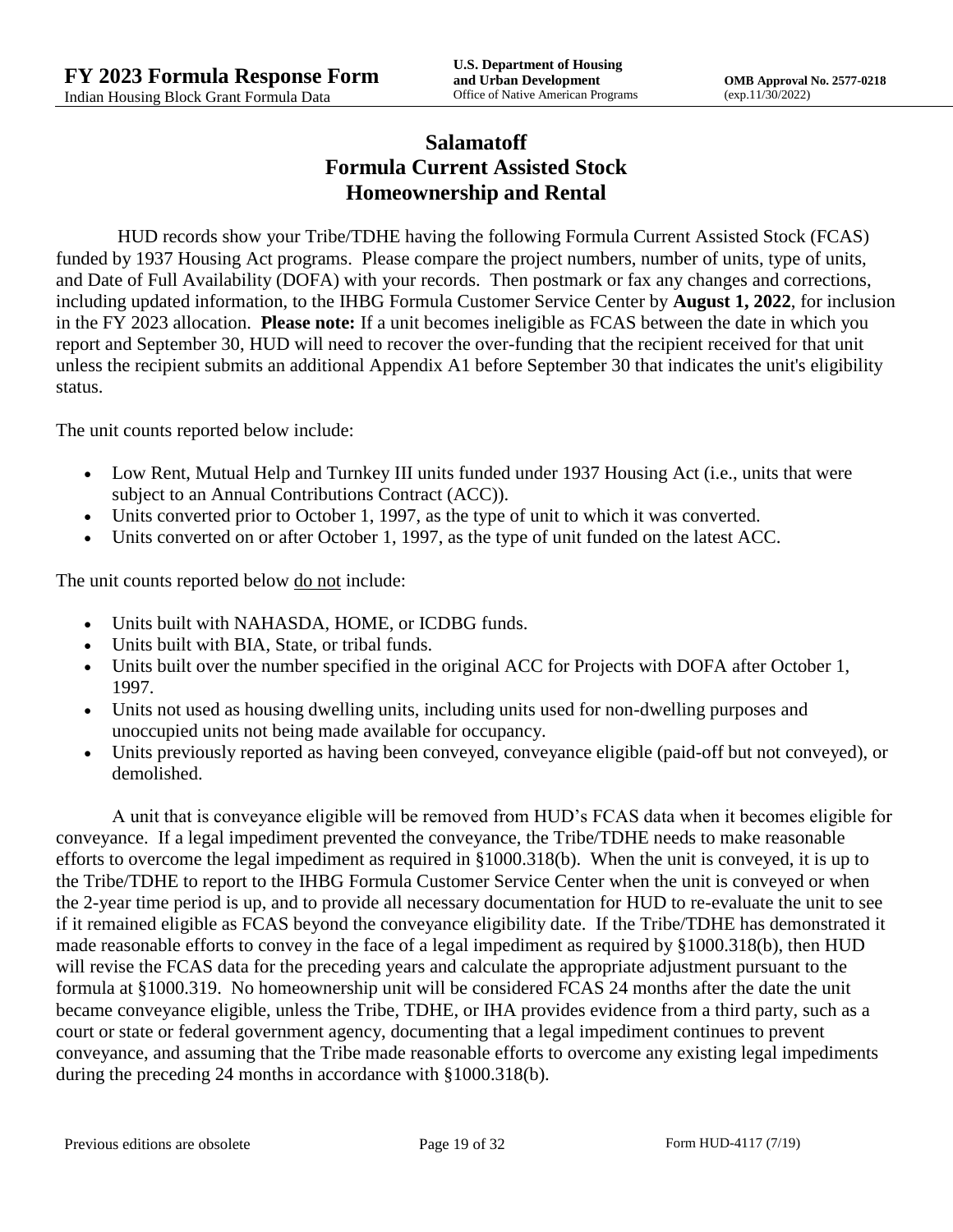Please note changes and corrections to the unit counts on the table below and also complete and submit appropriate forms as follows:

- Use **Appendix A1** to report units that are conveyance eligible or conveyed.
- Use **Appendix A2** to report changes due to DOFA of FCAS units.
- Use **Appendix A3** to report changes due to conversion of FCAS units.
- Use **Appendix A4** to report demolished and rebuilt FCAS units.
- Use **Appendix A5** to report all other FCAS changes.

**NOTE:** In accordance with Section 302(b)(1) of the *Native American Housing Assistance and Self-Determination Act (NAHASDA)*, 25 U.S.C. § 4152(b)(1), Mutual Help and Turnkey III units developed under the United States Housing Act of 1937 that are conveyed or eligible to be conveyed prior to October 1 of the calendar year immediately preceding the FY for which funds are provided cease to be eligible as FCAS beginning that FY unless the Tribe can demonstrate that the unit has not been conveyed for reasons beyond its control. By the terms of their Mutual Help and Occupancy Agreements (MHOA), such units are eligible for conveyance no later than 25 years from the inception of those agreements, which generally corresponds to the Date of Full Availability (DOFA). **Accordingly, all units in any project that reached its DOFA in FY 1997<sup>1</sup> , are presumptively no longer considered FCAS, and HUD is removing them from its FCAS data for the Tribe in the table below as indicated with a (\*).** If your Tribe believes that any of these units are still eligible for FCAS, please identify the project and unit number and provide the necessary information in accordance with the FRF as follows:

- 1. If the unit was converted to and is currently managed as a Low Rent (LR) unit, provide the information required in Appendix A3.
- 2. If there is a subsequent homebuyer, or the unit is still within the term of its lease-to-own agreement, please provide the information required in Appendix A5, including the date that the current agreement was signed and the termination date of the agreement.

Your Tribe has no Current Assisted Stock Projects

<sup>&</sup>lt;sup>1</sup>All units in projects that reached DOFA prior to FY 1997 were previously removed from FCAS on an FRF for FY 2014 or later, and are only listed on the FRF if the Tribe/TDHE submitted unit level information documenting continued eligibility. Unit eligibility will be re-challenged every three years to assure appropriate treatment.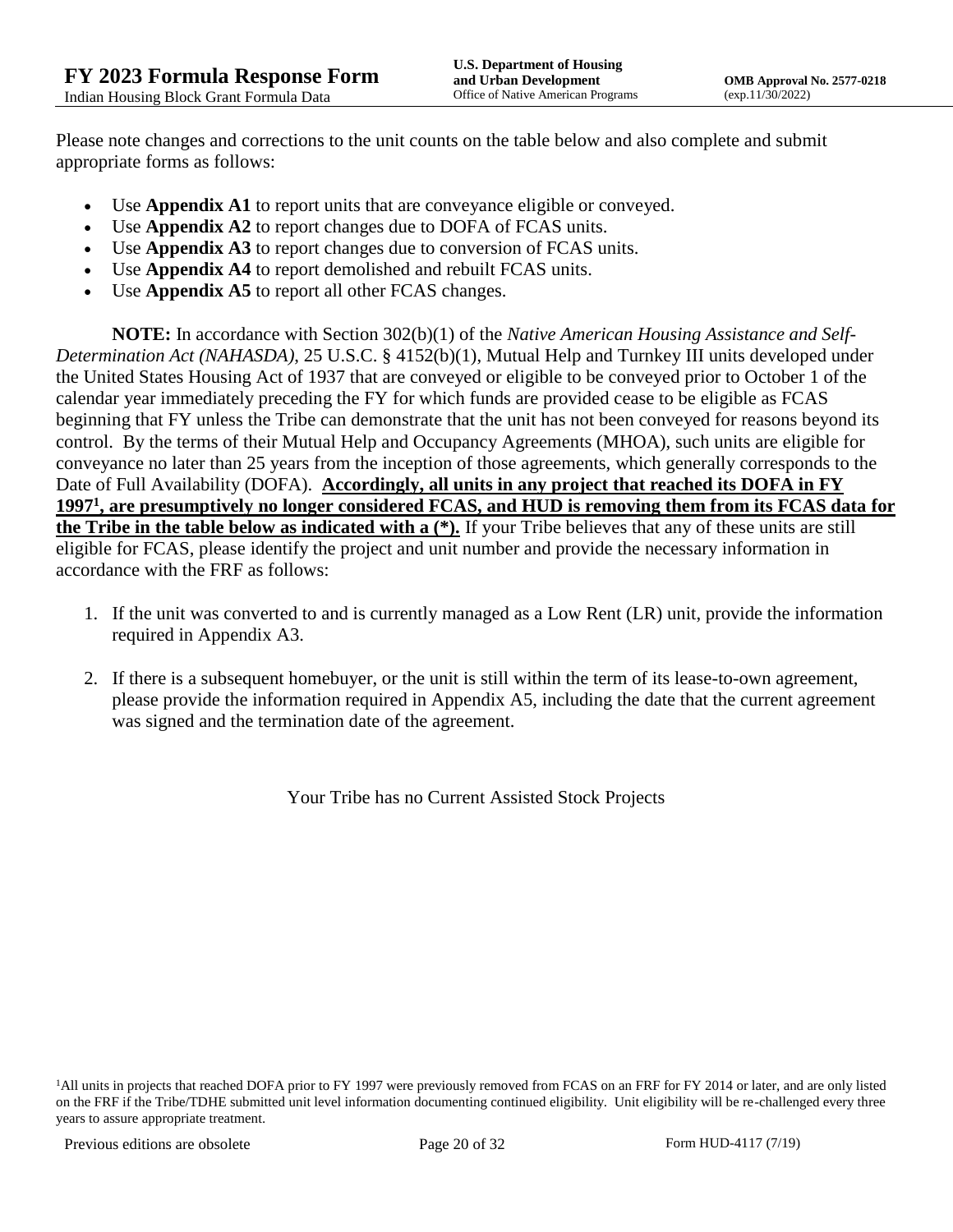# **Salamatoff Formula Current Assisted Stock Section 8**

Under the IHBG Formula, your Tribe's FCAS count includes the following Section 8 units:

### **Number of units: 0**

By regulation, Section 8 units are counted under the IHBG formula after their contracts expire only if the Tribe/TDHE continues to manage the assistance in a manner similar to the Section 8 program.

If you no longer provide or operate an equivalent number of Section 8, please make corrections to the total above and on the table below.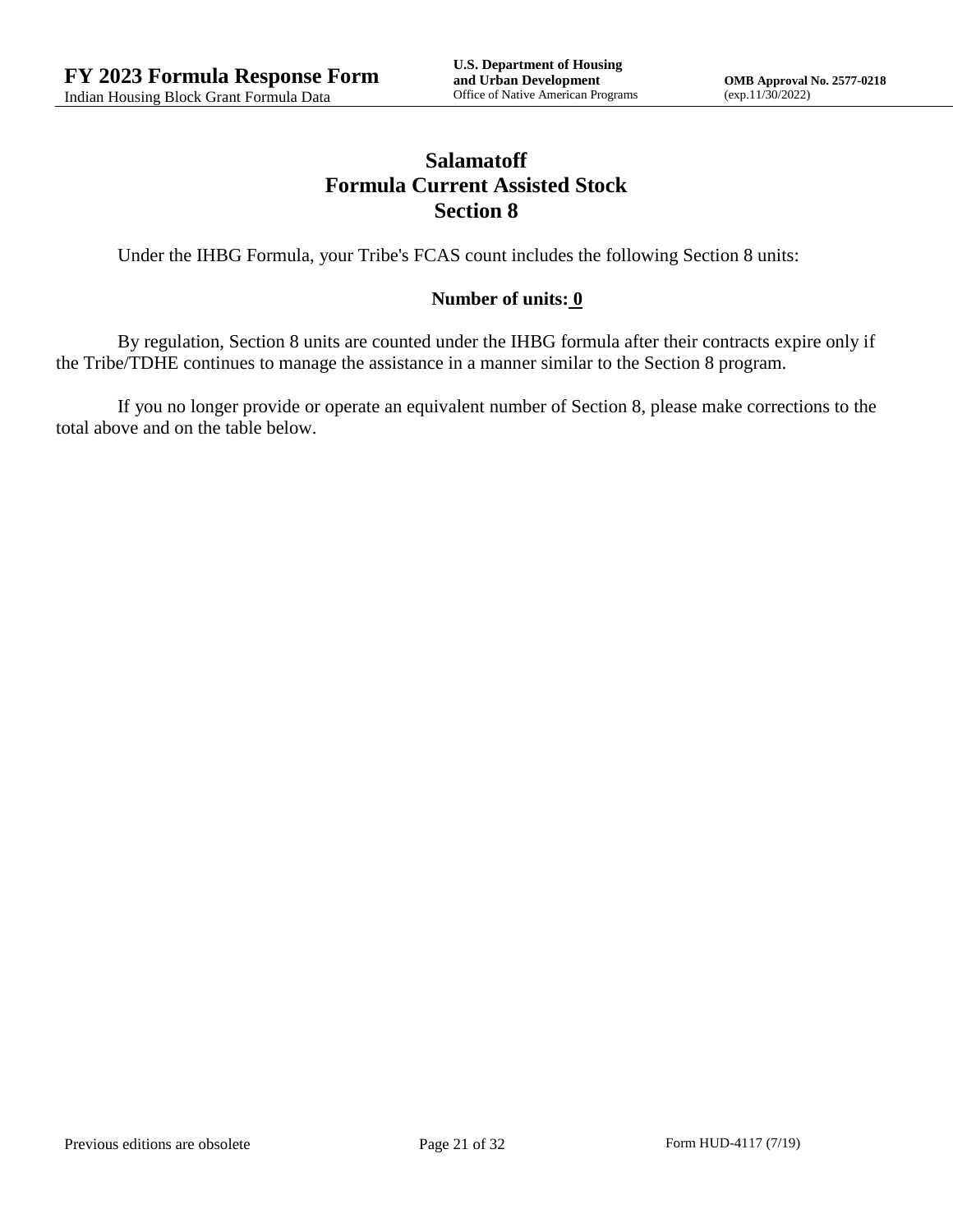**\$1,072 \$615,771**

## **Salamatoff**

### **Adjustment Factors**

#### **Inflation Rate Factor**

Inflation rate is adjusted annually and is a national figure used to adjust the amount of subsidy for FCAS.

#### **1.91%**

#### **Local Area Cost Adjustments**

Allowable Expense Level (AEL), Fair Market Rent (FMR), and Total Development Cost (TDC) are used to adjust the amount of subsidy for FCAS to reflect local conditions. TDC is also used to adjust the Needs component to reflect local costs.

Annual Expense Level (AEL):

Fair Market Rent (FMR):

Total Development Cost (TDC):

In accordance with §1000.336(a)(7)(b), AEL cannot be challenged. However instructions for challenging the FMR and TDC are provided in the document "*Challenging U.S. Decennial Census Data: Guidelines for the Indian Housing Block Grant Formula*" available through the IHBG Formula Customer Service Center. Tribes successfully challenging FMR and TDC data elements must submit the revised figures to the IHBG Formula Customer Service Center by August 1, 2022. Please note that while HUD requires requests for formula changes to be submitted by August 1<sup>st</sup>, HUD may consider subsequent requests from Tribes that have been directly affected by changes resulting from other Tribes' requests submitted prior to the August 1 deadline. Subsequent requests received in prior FYs may be carried into future FYs if processing of such requests is not finalized in the current FY.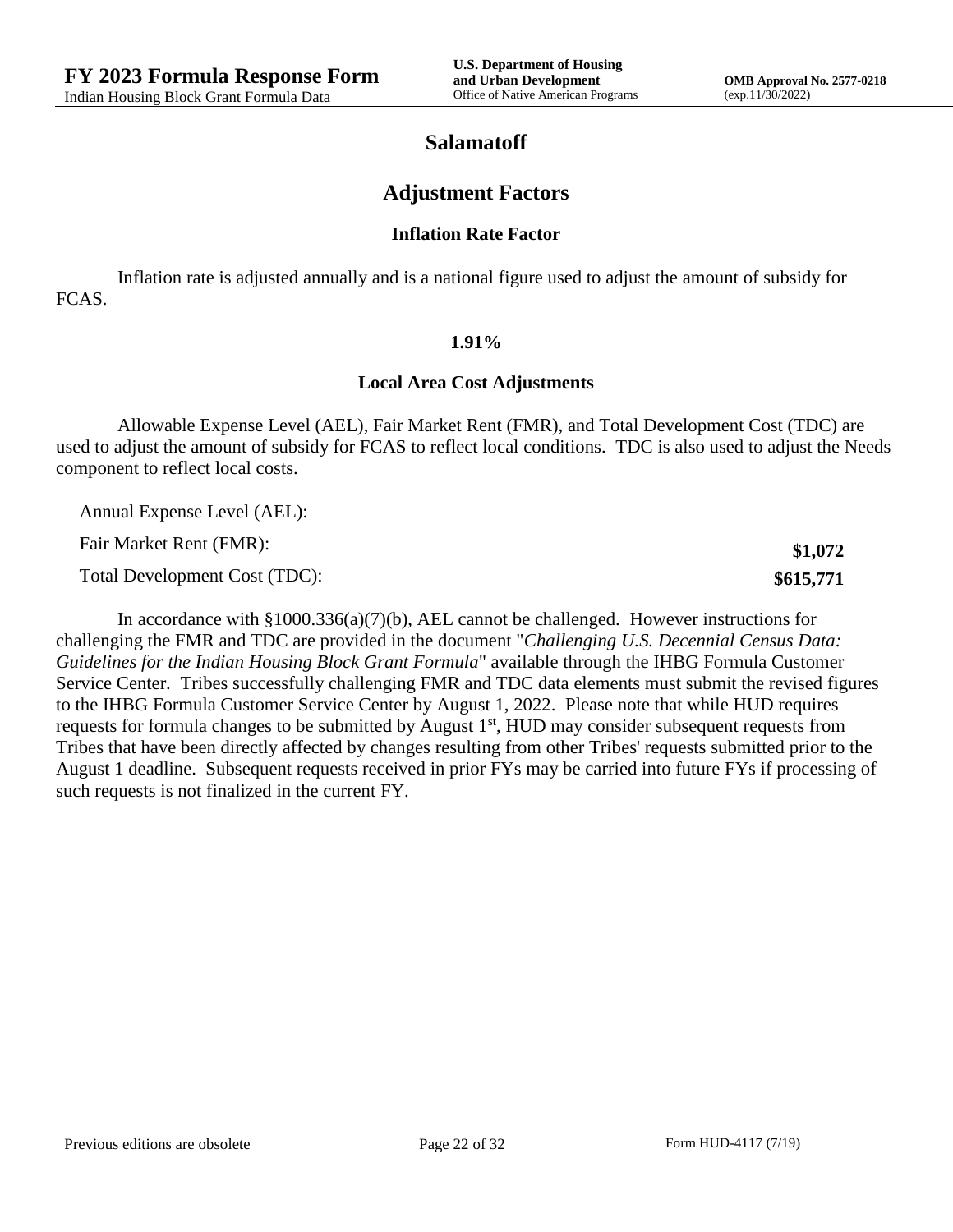# **Salamatoff Formula Area**

In accordance with §1000.302 Formula Area (1)…."Formula Areas are:"

- 1. Reservations for federally recognized Indian Tribes, as defined by the U.S. Census;
- 2. Trust lands;
- 3. Department of the Interior Near-Reservation Service Areas;
- 4. Former Indian Reservation Areas in Oklahoma Indian Areas, as defined by the U.S. Census as Oklahoma Tribal Statistical Areas (OTSAs);
- 5. Congressionally Mandated Service Areas;
- 6. State Tribal Areas as defined by the U.S. Census as State Designated American Indian Statistical Areas (SDAISAs);
- 7. Tribal Designated Statistical Areas (TDSAs);
- 8. California Tribal Jurisdictional Areas established or reestablished by Federal court judgment; and
- 9. Alaska formula areas described in §1000.302 Formula area (4).

Formula areas may include additional geographic units if the Tribe demonstrates that it is providing substantial housing services in accord with §1000.302 Formula area (2) & (3) and §1000.302 substantial housing services.

The geographic areas currently contained in your Formula Area are listed below.

| <b>Formula Area</b>                                 | <b>Estimated Change in American Indian and Alaska</b><br><b>Native (AIAN) population since 2010 Census</b> |
|-----------------------------------------------------|------------------------------------------------------------------------------------------------------------|
| Salamatof ANVSA, AK-Kenai Peninsula Borough, Alaska | 12.64%                                                                                                     |

A "+" next to a geographic area listed above indicates that the area overlaps with other Tribe(s). For overlapping areas, be sure to review the information in the next section, "Overlapping Formula Areas." Balance of county refers to any land in a county outside reservations or trust lands.

If any of these areas do not meet the above criteria or are not covered under §1000.302 Formula area (2), please make changes and corrections in Appendices B1 and B2.

If you wish to request other geographic areas beyond those identified above to be added to your Tribe's Formula Area, please complete the Formula Area table in **Appendices B1 and/or B2.** HUD will review this submission based on §1000.302 Formula area (2)  $\&$  (3) and §1000.302 substantial housing services and determine whether or not to include these areas. HUD will make its judgment using as its guide whether this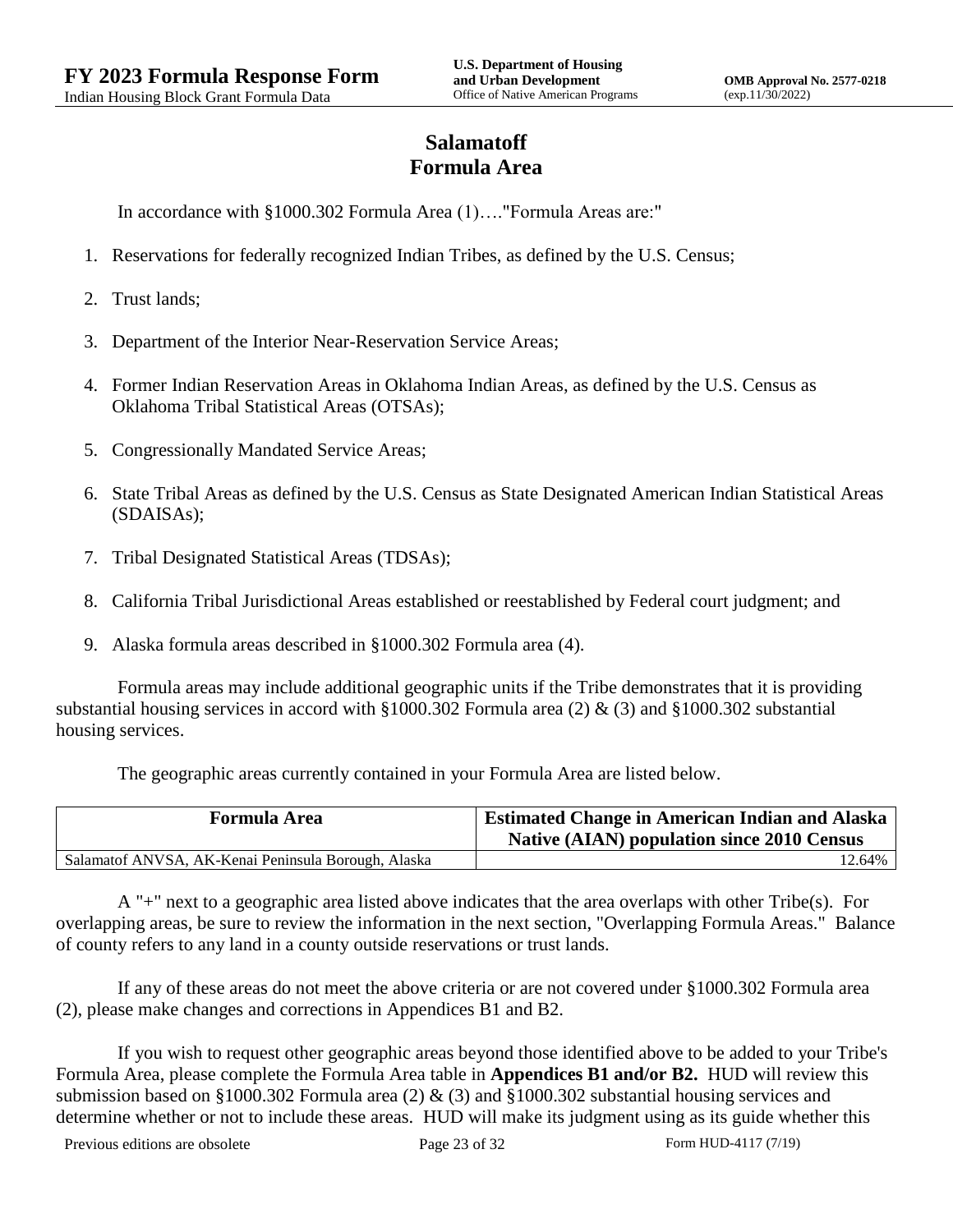addition is fair and equitable for all Tribes receiving a formula allocation. Please note that if Formula Area expansions are approved based on substantial housing services, Tribes must continue to provide investment levels consistent with the definition of substantial housing services in accordance with §1000.302 substantial housing services (2).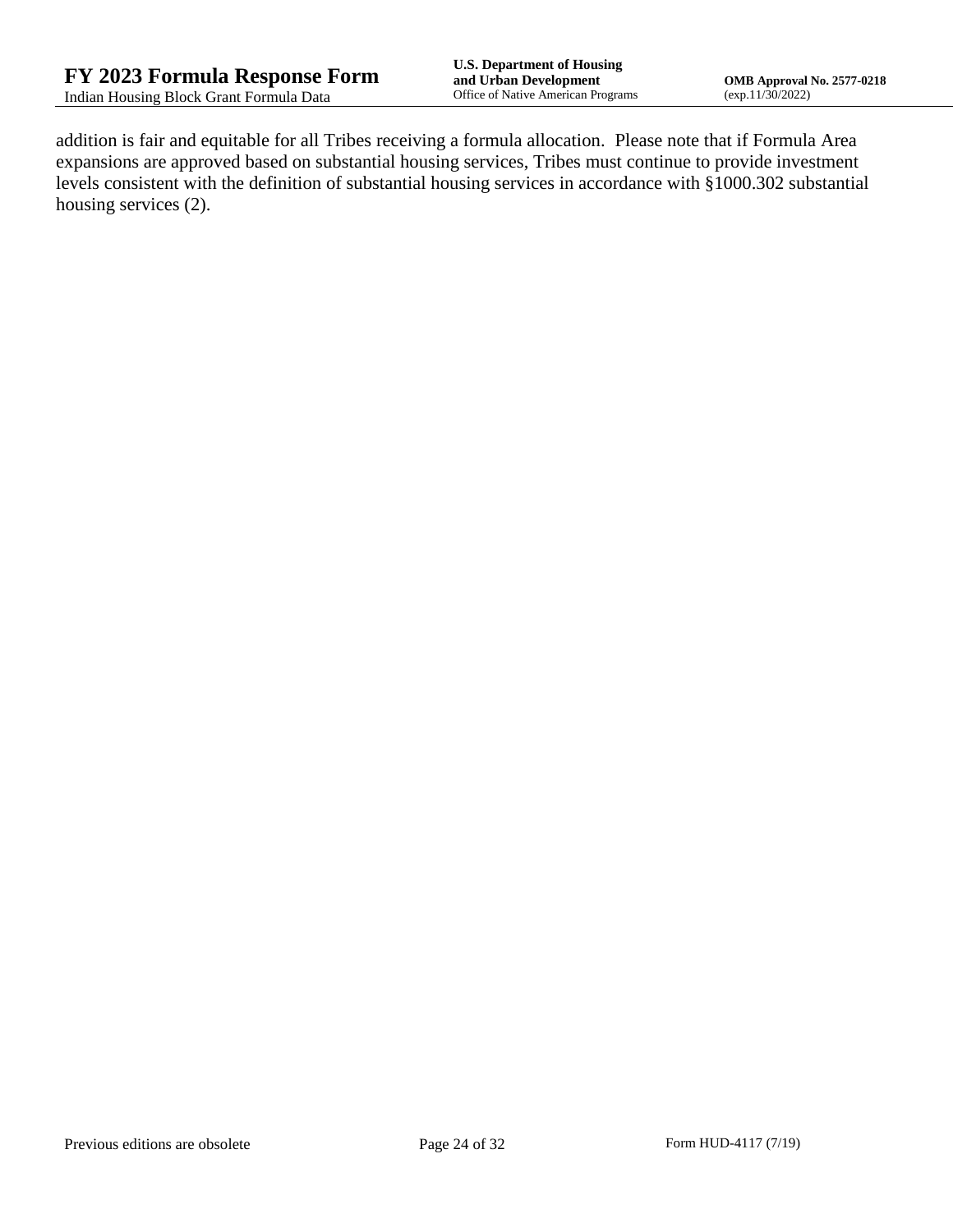## **Salamatoff Overlapping Formula Areas**

### **Only for Tribes with a "+" next to the geographic area (see previous section on Formula Area)**

In cases where Tribes are overlapped, Needs data (population and household) for the entire Formula Area of all Tribes involved in the overlap are shared. If your Formula Area is overlapped, you are likely receiving a share of the Needs data for areas beyond those listed as being part of your Tribe's Formula Area.

Currently, your Tribe is sharing Needs data as a result of overlapping Formula Areas with the following Tribes:

#### **None**

HUD uses Bureau of Indian Affairs (BIA) estimates for Total Resident Service Area Indian Population (TRSAIP) to proportionately allocate Needs data to the affected Tribes.

### **The TRSAIP being used for your Tribe is: 149**

If you wish to correct your Tribe's TRSAIP, please contact your BIA Area Office. HUD will only accept written correspondence from the BIA to correct TRSAIP figures (see Appendix D to the document "*Challenging U.S. Decennial Census Data: Guidelines for the Indian Housing Block Grant Formula*" available through the IHBG Formula Customer Service Center).

HUD recognizes that Tribes may be able to provide better data for overlapping areas. Therefore, HUD is requesting that each Tribe provide its Tribal Enrollment within each of the geographic areas described in the preceding section as overlapping.

If all Tribes in an overlapping area submit corrected information to HUD, HUD will then use this information to divide the funds for the affected area. Otherwise, HUD will continue to use the BIA TRSAIP estimates to make the allocations. On the form in Appendix C, list the overlapping geographic area (indicated earlier under the Formula Area section by a "+" next to the geographic area) and your Tribe's enrollment in the area.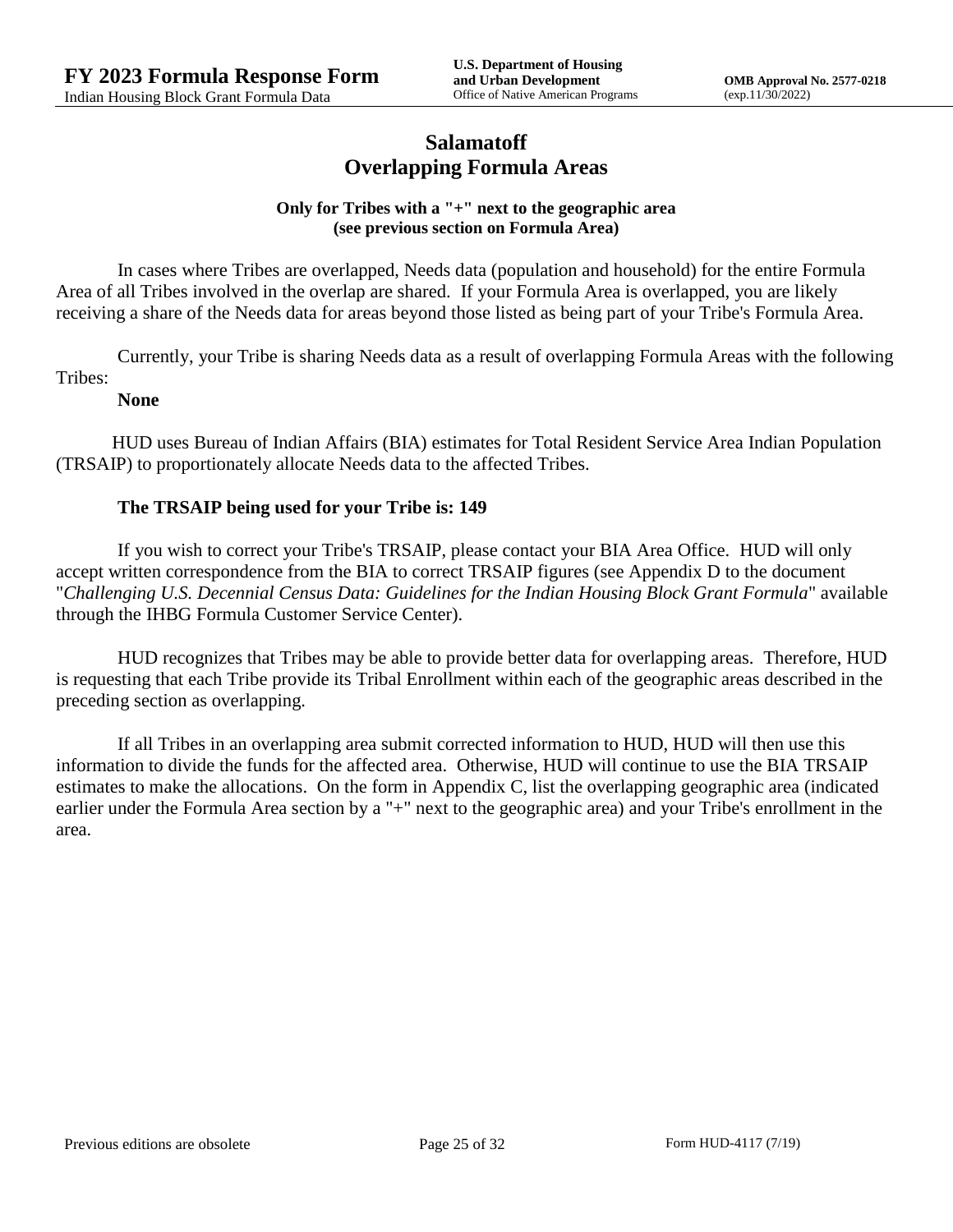## **Salamatoff Tribal Enrollment & Formula Area Population Cap**

In accordance with §1000.302 (5), Tribal Enrollment is used to cap AIAN persons in calculating Needs data. A cap is placed at twice Tribal Enrollment. If there is a "\*" next to "AIAN persons" in the Needs section, your Tribe's data have been "capped."

### **The enrollment being used for your Tribe (or Alaska Village or Corporation) is: 380**

If your Tribe's enrollment is different than what is listed above, please follow the instructions in Appendix D for correcting your Tribe's enrollment.

If a cap has been applied to your Tribe and you are providing housing services to more than twice as many AIAN members of other Tribes as members of your own Tribe, please follow the instructions in Appendix D for correcting your Tribe's Population Cap.

Please note that Formula Area Population Cap Adjustments must be submitted on an annual basis to the IHBG Formula Customer Service Center for approval. The requests must be postmarked or faxed by August 1 of this year.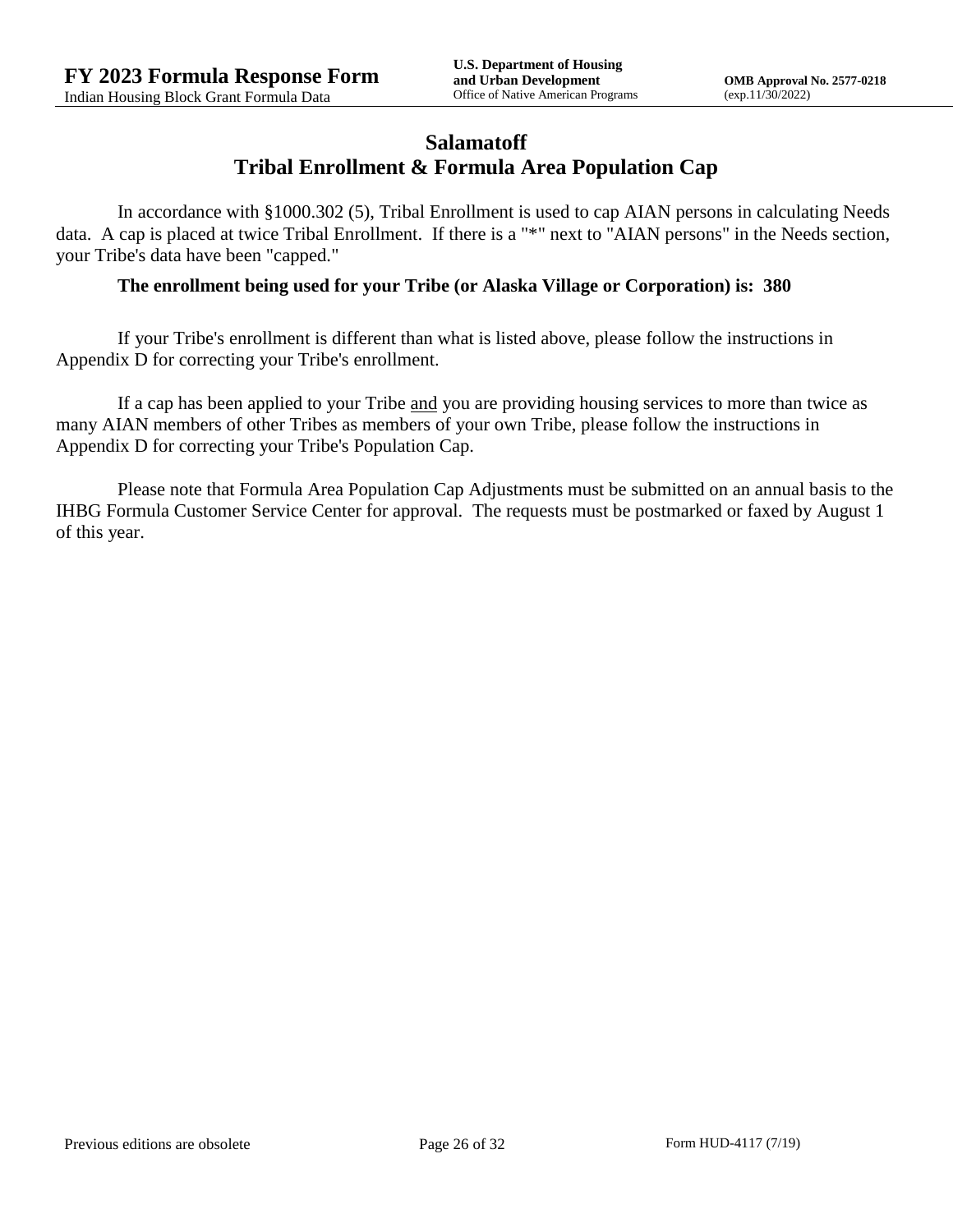# **Salamatoff Needs Data**

Listed below are the data currently being used to calculate the Needs component of your Tribe's allocation based on your Tribe's "Formula Area" (see Formula Area section of this document).

The data used are from a special tabulation. This tabulation:

- Counts individuals reported as AIAN. The AIAN person count variable comes from the Decennial Census and is aged using Census population estimates. For the FY 2010 Decennial Census, data for reservations, trust lands, and remote Alaska will receive an undercount adjustment of 4.88%. For all other Needs variables, in FY 2023 HUD will use the 5-year rolling average from 2014 to 2018 ACS data. The ACS data will be updated every year. Therefore, in FY 2024, the ACS data will be from 2015 to 2019. These data sources apply unless Tribes have approved Census Challenges in place. **No, your Tribe does not have an approved Census Challenge.**
- The FY 2023 estimate is calculated with the Needs component based on single race (AIAN alone) Census data and multi-race (AIAN alone and in combination with other race(s)) Census data. The amount of the allocation for each Indian Tribe was determined to be the greater of the two resulting allocation amounts.

The growth adjustment factor and the undercount adjustments used for your Formula Area are listed next to each Formula Area in the table listing your Tribe's Formula Area.

After adjusting for population growth and undercount, sharing of Needs data among Tribes in cases of overlapping Formula Areas and application of the Population Cap (see note below), your Tribe's Needs component is based on **multi-race data**. The Needs data are:

| AIAN persons:                                                               | 266 |
|-----------------------------------------------------------------------------|-----|
| AIAN households with annual income less than 30% of median income:          | 19  |
| AIAN households with annual income between 30% and 50% of median income:    | 8   |
| AIAN households with annual income between 50% and 80% of median income:    | 8   |
| AIAN households which are overcrowded or without kitchen or plumbing:       | 4   |
| AIAN households with housing cost burden greater than 50% of annual income: | 8   |
| Housing Shortage (number of low-income AIAN households less total number    | 35  |
| of NAHASDA and Current Assisted Stock):                                     |     |

Note: If there is a "\*" next to "AIAN persons" above, the Tribe's data have been "capped." This occurs when the AIAN population in the Tribe's Formula Area is greater than twice its total Tribal Enrollment.

If you think these data do not reflect your Needs:

 Check to see if the Formula Area, as listed previously, is correct for your Tribe. If the Formula Area is not correct, submit that correction.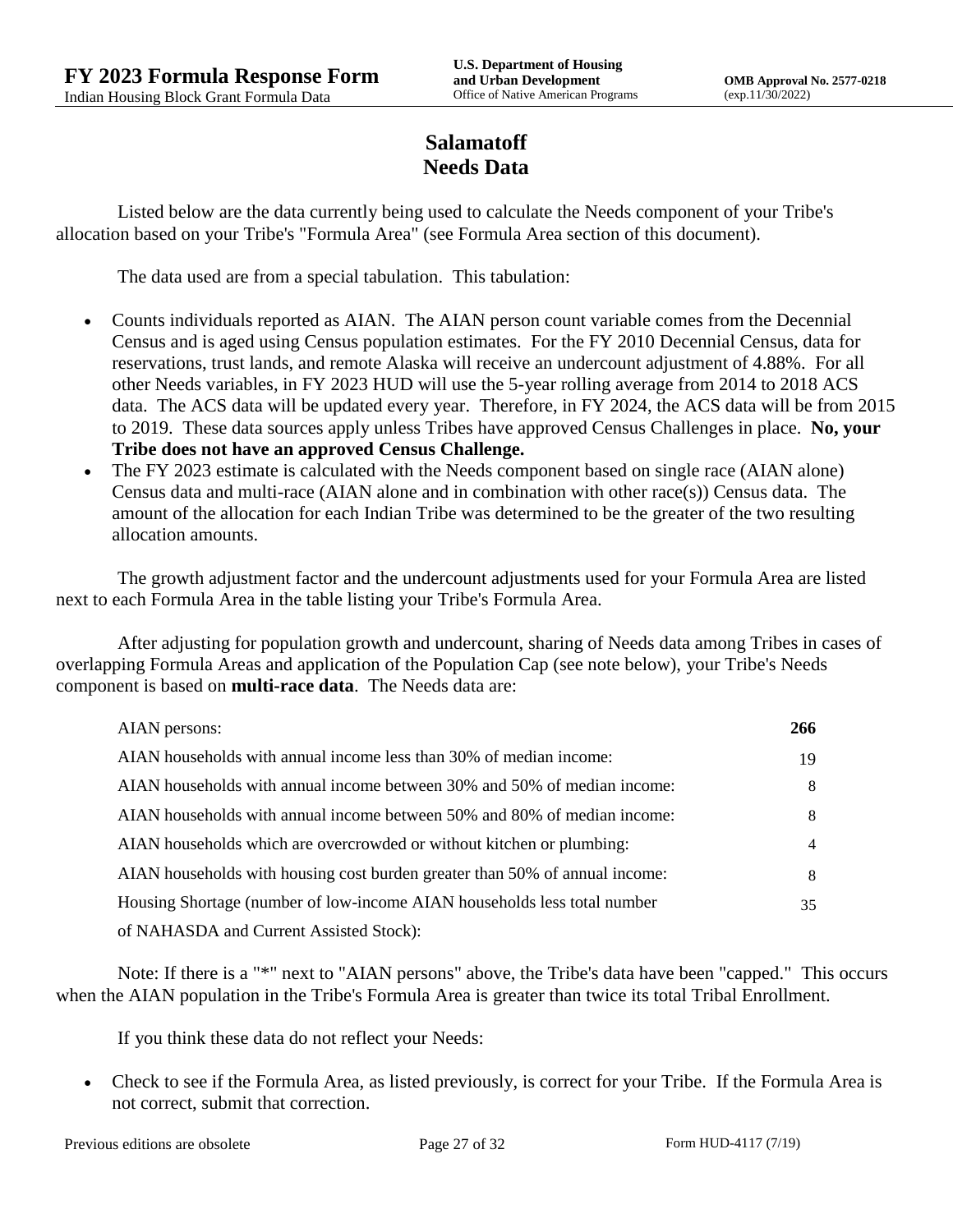- Check to see if the Formula Area for your Tribe overlaps that of another Tribe. If it does, you may wish to contact the IHBG Formula Customer Service Center to obtain detailed information on how the Needs data are being shared.
- If you still disagree, you may wish to submit a Census challenge. To determine if submitting a Census challenge would be appropriate for your Tribe, please review the *FY 2023 Needs Data* above and the FY *2024 Needs Data* on Attachment A for a full presentation on the Needs data available for your Tribe, 3and then read the document "*Challenging U.S. Decennial Census Data: Guidelines for the Indian Housing Block Grant Formula*" at: https://portal.hud.gov/hudportal/HUD?src=/program\_offices/ [public\\_indian\\_housing/ih/codetalk/onap/ihbgformula.](https://portal.hud.gov/hudportal/HUD?src=/program_offices/public_indian_housing/ih/codetalk/onap/ihbgformula)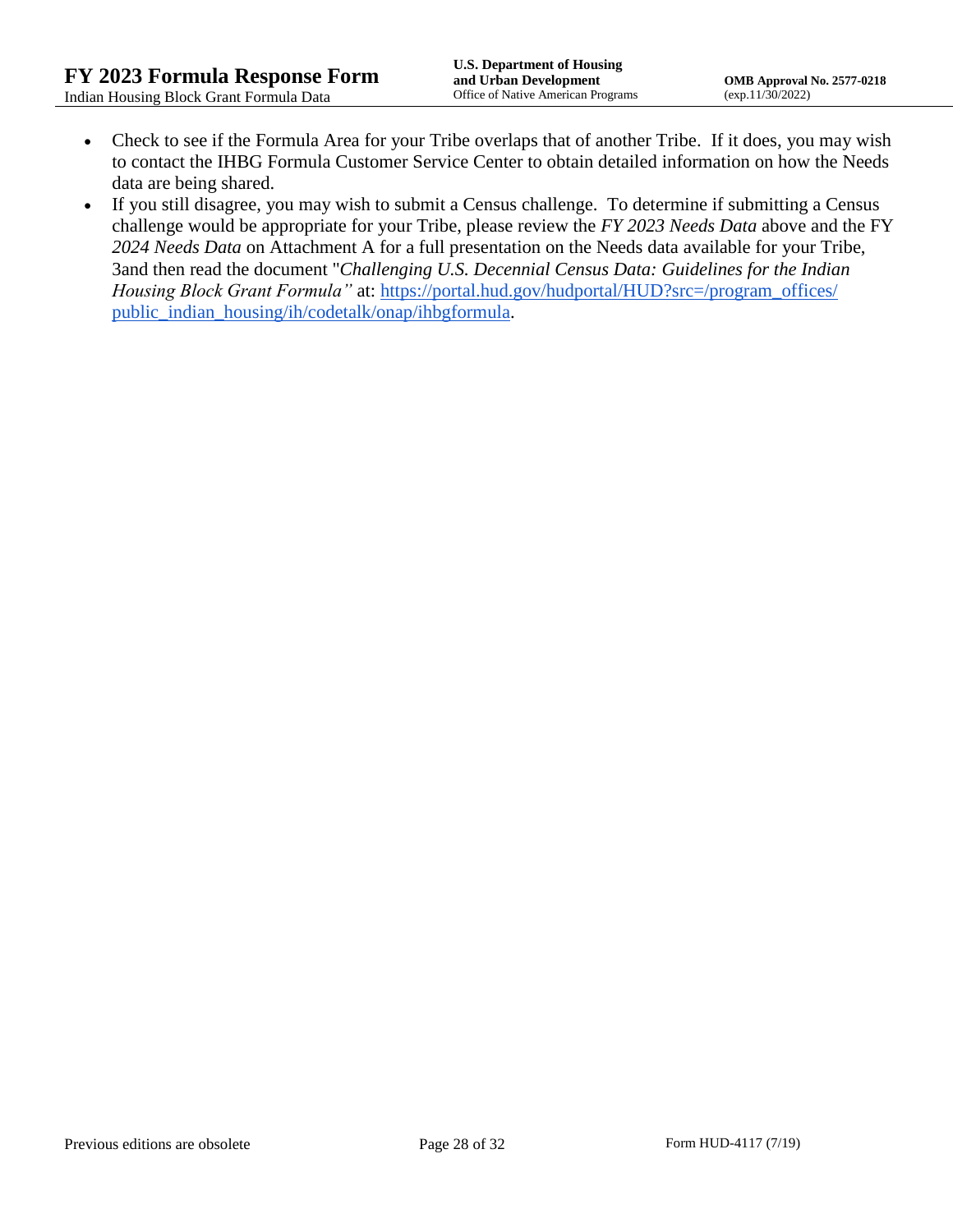## **Salamatoff Preliminary Allocation Amount**

#### *(Based on an estimated \$772,000,000 appropriation)*

This is only a preliminary estimate to be used for planning purposes based on an estimated \$772,000,000 appropriation for the IHBG program. It will change based on corrections to the data used for all Tribes (any change in one Tribe's data affects the allocation for all Tribes) and/or actual FY 2023 appropriations.

| FCAS Component <sup>2</sup> :                                                                               | \$0              |
|-------------------------------------------------------------------------------------------------------------|------------------|
| Needs Component <sup>3</sup> :                                                                              | \$66,815         |
| §1000.331 Phase Down Adjustments to<br>Moderate Impact of Introduction of New Data<br>Source <sup>4</sup> : | \$0              |
| §1000.340 (b) Adjustments to achieve FY<br>1996 Base Year Amount <sup>5</sup> :                             | $-$ \$701        |
| <b>Preliminary Current Year Allocation</b><br><b>Estimate:</b>                                              | \$66,115         |
| Adjustments for over- or under-funding in<br>prior years <sup>6</sup> :                                     | \$0              |
| <b>Initial Allocation Estimate:</b>                                                                         | \$66,115         |
| $§1000.342$ Undisbursed Funds Adjustment <sup>7</sup> :                                                     | To be Determined |
| §1000.329 Minimum Allocation Adjustment <sup>8</sup> :                                                      | To be Determined |
| <b>FY 2023 Final Allocation Estimate:</b>                                                                   | \$66,115         |

2 If an "M" appears following the FCAS component, it means that the modernization subsidy on which FCAS was based was calculated using the alternative definition in §1000.316(b)(2), which states that "for Indian Tribes with an Indian Housing Authority (IHA) that owned or operated fewer than 250 public housing units on October 1, 1997, the modernization allocation equals the amount of funds received under the assistance program authorized by Section 14 of the 1937 Act (not including funds provided as emergency assistance) for FYs 1992 through 1997." If an "A" appears, it means that your Tribe had an IHA that owned or operated fewer than 250 public housing units on October 1, 1997, but was entitled to a larger modernization amount using the original method of calculation  $(\frac{81000.316(b)(1)}{2000.316(b)(1)})$  and your allocation was adjusted to take this into account, as called for in  $\S1000.340(a)$ . If no "M" or "A" appears, the modernization subsidy was calculated using the original method described in §1000.316(b)(1).

<sup>3</sup>The Needs component includes adjustments needed to achieve minimum funding as called for in §1000.328. The minimum allocation in any FY to an Indian Tribe under the Needs component of the IHBG Formula shall equal 0.007826% of the available appropriations for that FY after set asides. In this allocation, the minimum Needs allocation is \$60,417. To be eligible for the minimum allocation, an Indian Tribe must receive less than \$200,000 under the FCAS component of the IHBG Formula for the FY, and must demonstrate the presence of any households at or below 80 percent of median income.

<sup>4</sup>In accordance with §1000.331, to minimize the impact of funding changes based on the introduction of a new data source, if, solely as a direct result of the introduction of a new data source, an Indian Tribe's allocation under the Needs component of the formula is less than 90 percent of the amount it received under the Needs component in the immediate previous FY, the Indian Tribe's Needs allocation shall be adjusted to 90% of the previous year's Needs allocation.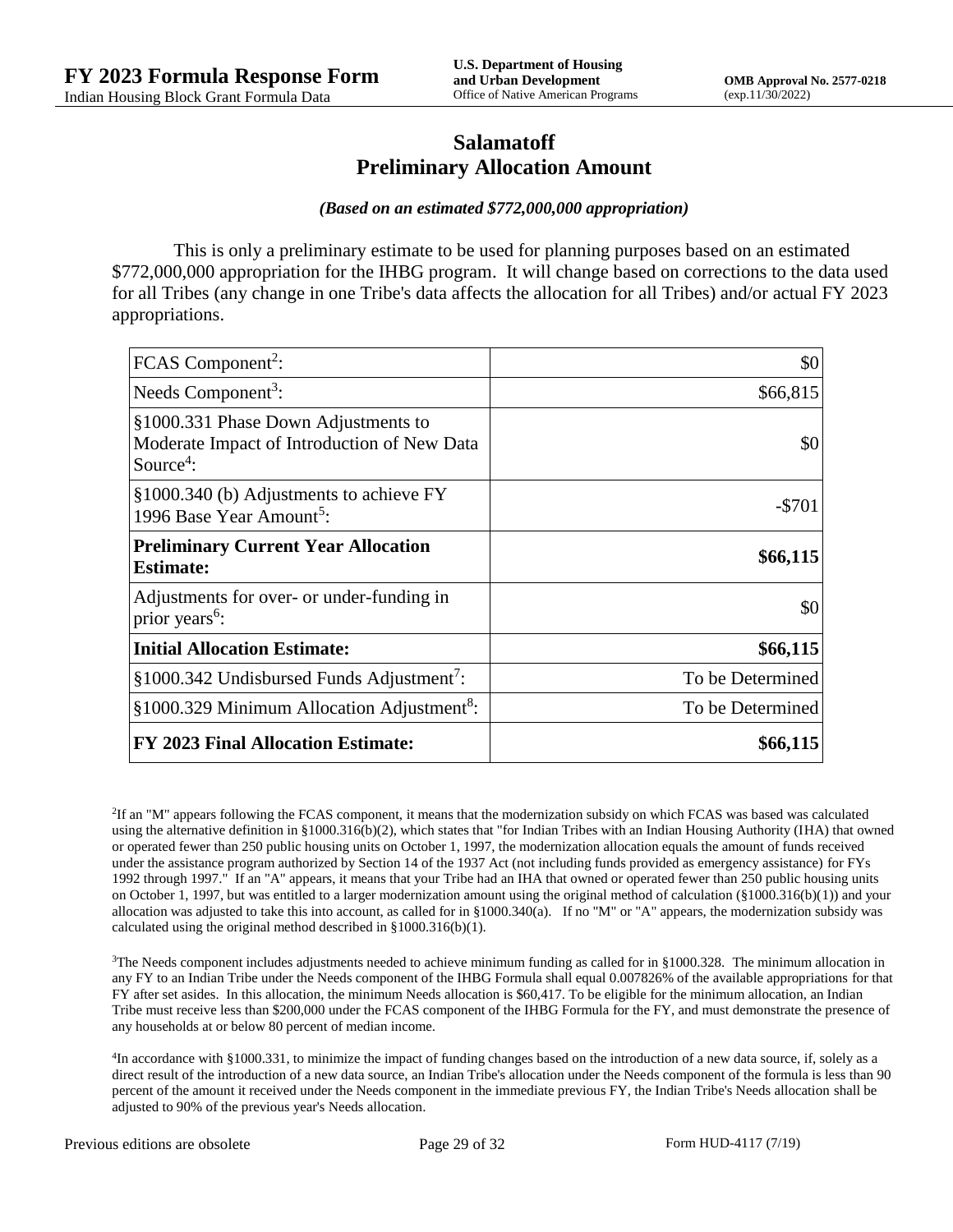<sup>5</sup> According to §1000.340, if a Tribe is allocated less funding under the formula than an IHA received on its behalf in FY 1996 for operating subsidy and modernization, its allocation is increased to the amount received in FY 1996 for operating subsidy and modernization.

<sup>6</sup> Adjustments refer to corrections made to prior year formula allocations. Most are repayment agreements with HUD, usually for overfunding received by the Tribe in prior years due to late reporting of paid-off and conveyed FCAS. Funds recovered through repayments are reallocated among all Tribes in the following FY through the formula. Adjustments are also occasionally made as a result of HUD errors in entering Tribes' information or in calculating formula allocations.

 $^7$  In accordance with §1000.342, Tribes with an initial allocation amount of \$5 million or greater may be subject to a reduction depending on the amount they have in HUD's Line of Credit Control System (LOCCS) on the first day of FY 2023. The amount of the reduction would be redistributed among other Tribes in proportion to their Needs calculation.

<sup>8</sup> In accordance with §1000.329, if carryover funds are available in any given year, HUD will hold the lesser amount of \$3 million or available carryover funds for additional allocations to Tribes with allocations less than 0.011547 percent of that year's appropriation. If the set-aside carryover funds are insufficient to fund all eligible Tribes at 0.011547 percent of that year's appropriations, the minimum total allocation shall be reduced to an amount which can be fully funded with carryover funds.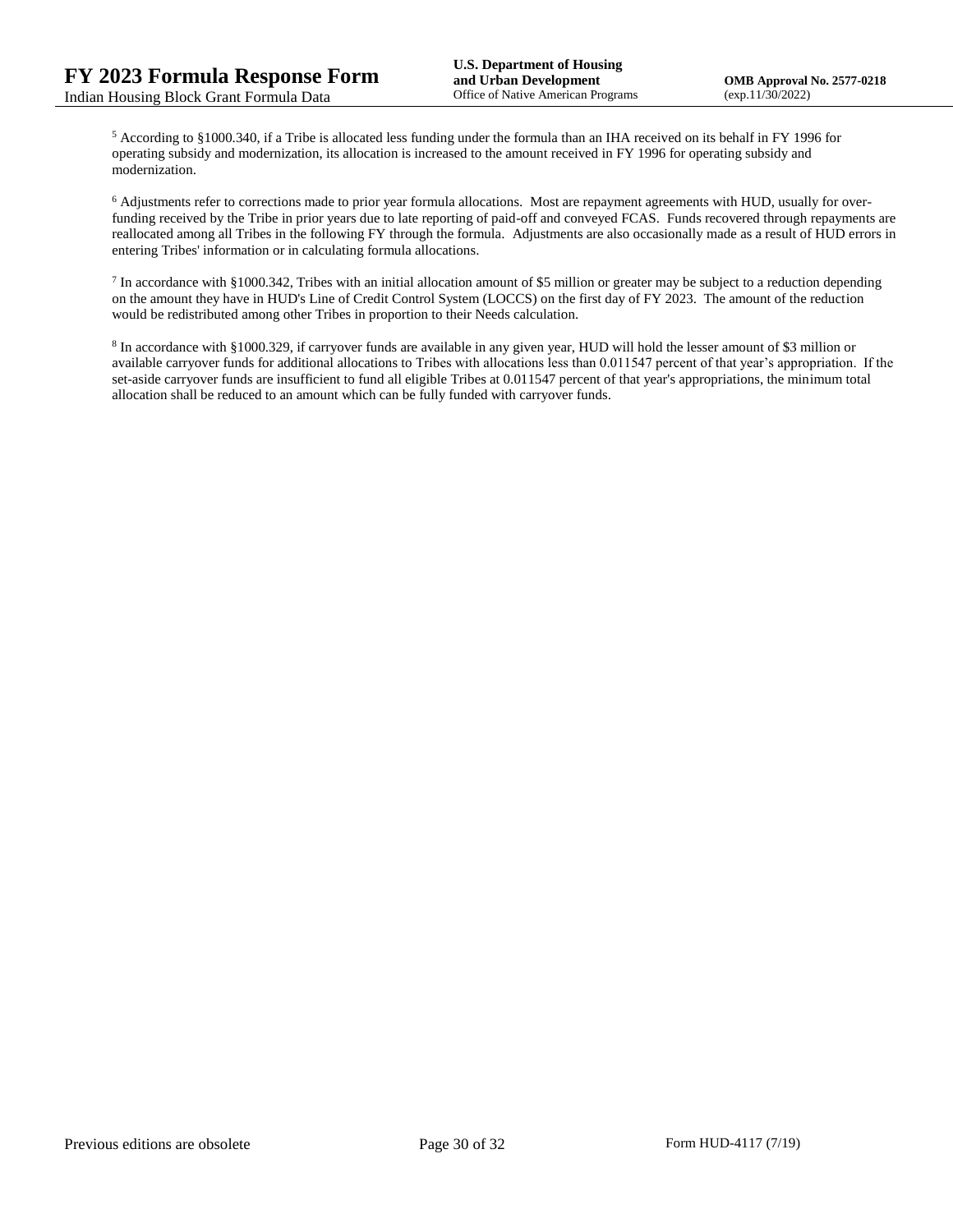# **Attachment A: FY 2024 Indian Housing Block Grant (IHBG) Needs Data**

The Needs data which will be used to estimate your Fiscal Year (FY) 2024 Indian Housing Block Grant (IHBG) formula allocation are shown below:

| <b>Need Variable</b>   | <b>Adjusted 2010 Decennial</b>   |            | <b>Tribe Submitted</b>  |            |
|------------------------|----------------------------------|------------|-------------------------|------------|
|                        | <b>Census and 2015 to 2019</b>   |            | <b>Census Challenge</b> |            |
|                        | <b>American Community Survey</b> |            | (if applicable)         |            |
|                        | <b>Single Race</b>               | Multi Race | <b>Single Race</b>      | Multi Race |
| American Indian and    | 199                              | 266        |                         |            |
| Alaska Native (AIAN)   |                                  |            |                         |            |
| $persons*$             |                                  |            |                         |            |
| <b>AIAN</b> households | 15                               | 19         |                         |            |
| with annual income     |                                  |            |                         |            |
| less than 30% of       |                                  |            |                         |            |
| median income          |                                  |            |                         |            |
| <b>AIAN</b> households | $\overline{4}$                   | 8          |                         |            |
| with annual income     |                                  |            |                         |            |
| between 30% and        |                                  |            |                         |            |
| 50% of median          |                                  |            |                         |            |
| income                 |                                  |            |                         |            |
| <b>AIAN</b> households | 4                                | 8          |                         |            |
| with annual income     |                                  |            |                         |            |
| between 50% and        |                                  |            |                         |            |
| 80% of median          |                                  |            |                         |            |
| income                 |                                  |            |                         |            |
| <b>AIAN</b> households | $\overline{4}$                   | 8          |                         |            |
| which are              |                                  |            |                         |            |
| overcrowded or         |                                  |            |                         |            |
| without kitchen or     |                                  |            |                         |            |
| plumbing               |                                  |            |                         |            |
| <b>AIAN</b> households | 4                                | 8          |                         |            |
| with housing cost      |                                  |            |                         |            |
| burden greater than    |                                  |            |                         |            |
| 50% of annual income   |                                  |            |                         |            |

\* The Decennial Census AIAN population data is adjusted for undercounts on reservation/trust lands and for remote Alaska. It is also adjusted for population change through FY 2019 based on the most recent Census county-level population projections. The count shown is the same as was used in FY 2022, since any further update is dependent on the introduction of the 2020 Decennial Census.

**Note:** The Housing Shortage Needs variable is not shown because it is based on the sum of lowincome households less the total number of Current Assisted Stock (CAS), and CAS is not